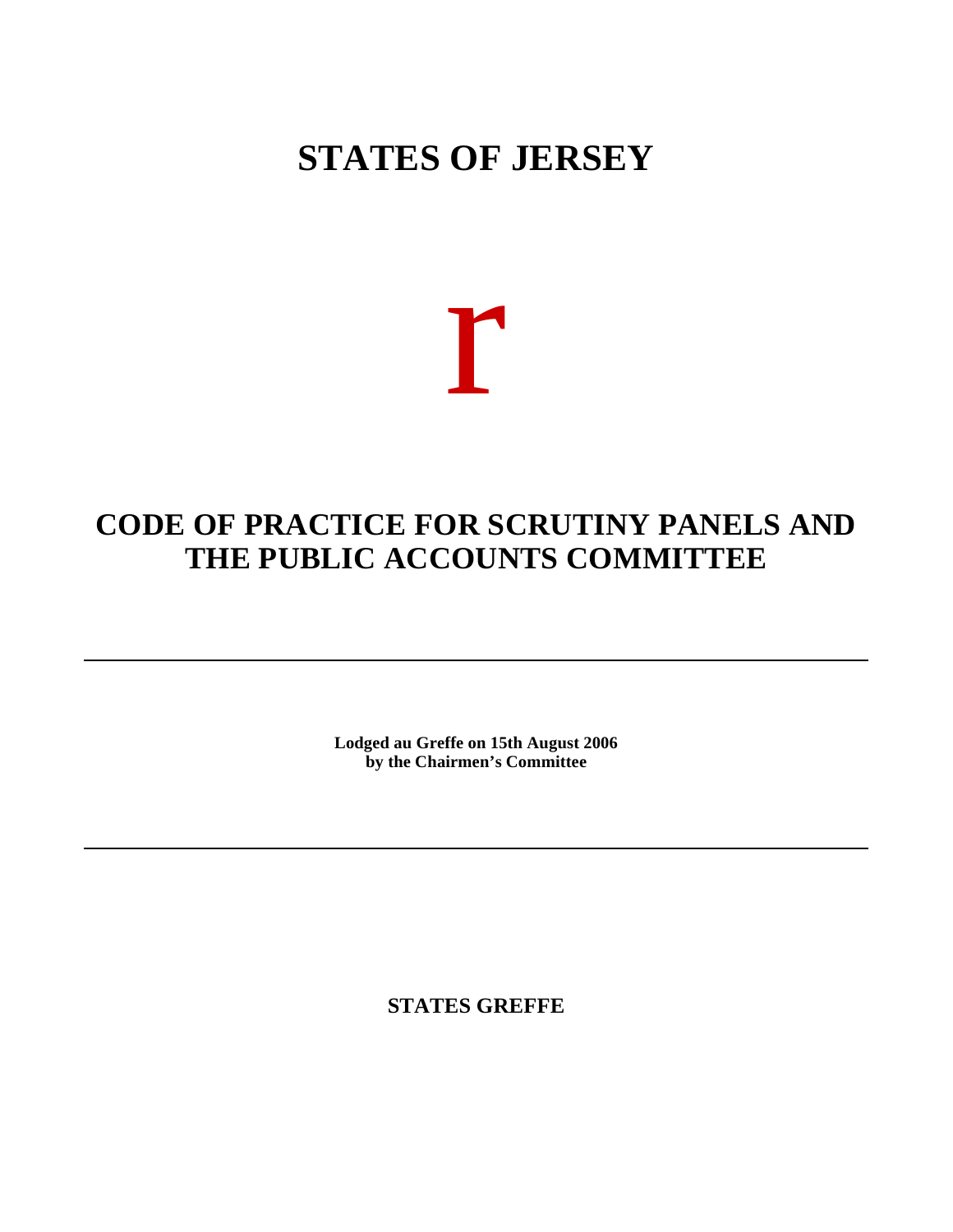# **PROPOSITION**

# **THE STATES are asked to decide whether they are of opinion**

 to approve the Code of Practice for Scrutiny Panels and the Public Accounts Committee (PAC) set out in the Appendix to the report of the Chairmen's Committee dated 15th August 2006.

CHAIRMEN'S COMMITTEE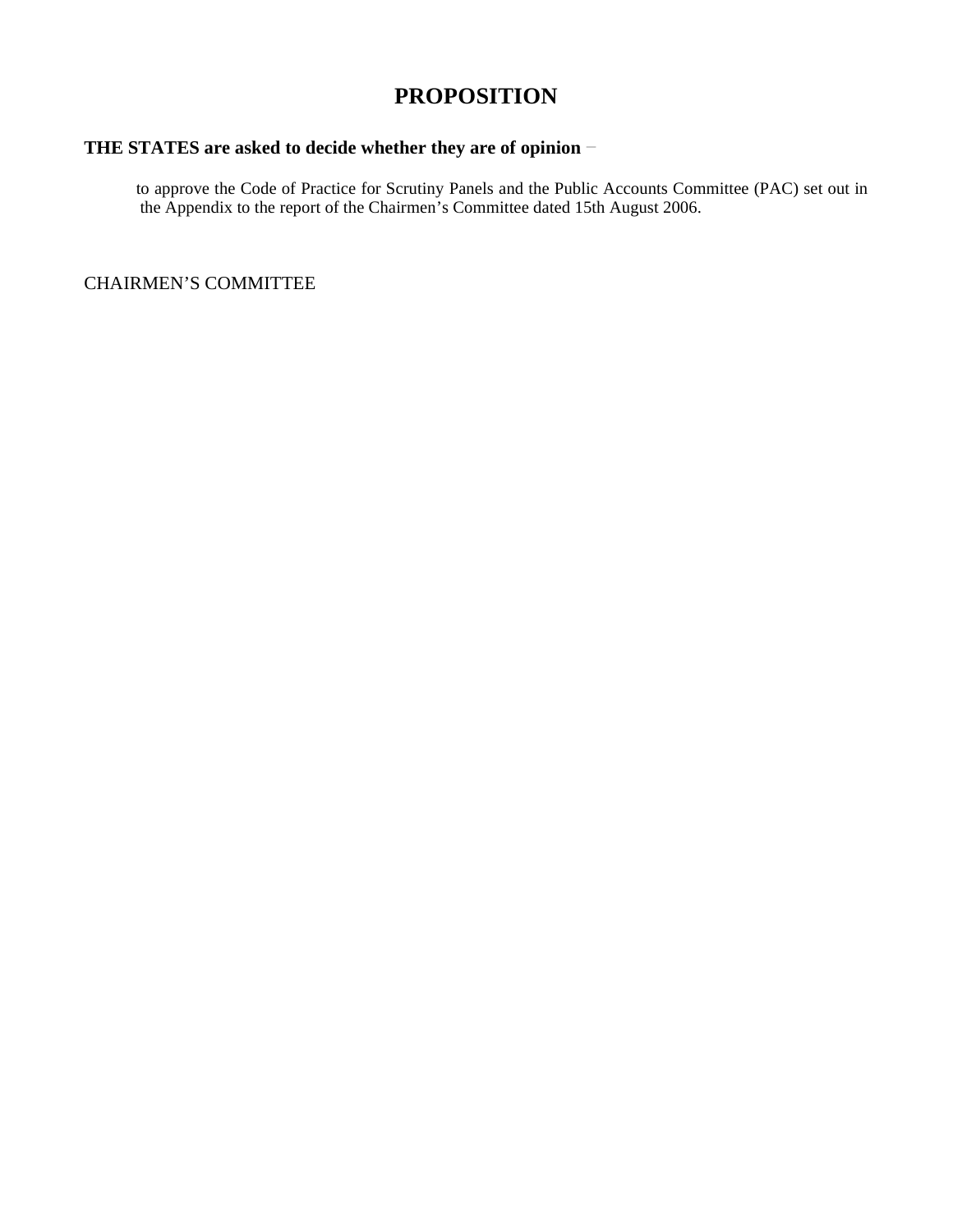#### **CHAIRMEN'S COMMITTEE REPORT**

The Standing Orders of the States of Jersey set out the terms of reference of the Chairmen's Committee, the Scrutiny Panels and the Public Accounts Committee; however, the Standing Orders do not contain detailed rules concerning the operation of the aforementioned bodies. In fact, it was intended that such matters would be addressed by the formulation of a suitable code of practice. To that end, Standing Order 141 creates a requirement for scrutiny panels, sub-panels and any member of a scrutiny panel appointed to undertake any review to comply with any code of practice prepared by the Chairmen's Committee and approved by the States.

In its report entitled, 'Evaluation of the Shadow Scrutiny Process' (S.R.7/2005 refers), the Chairmen's Committee as previously constituted undertook to present to all States members a draft Code of Practice. A number of protocols were developed during the Shadow Scrutiny Process which have formed the basis of the draft Code of Practice in accordance with Standing Orders.

The Chairmen's Committee had considered it vital that a code of practice was put in place as soon as possible so as to ensure that the Chairmen's Committee, the Scrutiny Panels and the Public Accounts Committee (PAC) were functioning in accordance with the Code at the earliest possible stage of ministerial government.

Unfortunately it has not been possible to introduce the Code of Practice as early as the Chairmen would have liked, due to the difficulties arising in reaching a consensus with the Council of Ministers and the Law Officers' Department in respect of Scrutiny's access to legal advice.

This access to legal advice covers two distinct areas: first, a Scrutiny Panel's access to advice for its own benefit in pursuit of scrutiny business, and secondly, access to legal advice that has previously been given to the executive, and upon which advice a particular policy direction or decision was taken.

The Chairmen's Committee does not consider that any further delay in the establishment of a Code of Practice is acceptable, and has decided to lodge its draft Code of Practice "au Greffe", with the inclusion of provisions relating to access to legal advice that it considers are appropriate.

An effective code must clarify a number of operational matters including, but not exclusive to, the following –

- (a) the rôle of the Chairmen's Committee;
- (b) the relationship between the Chairmen's Committee, the 4 Scrutiny Panels and the PAC;
- (c) the responsibilities of Panels and Chairmen;
- (d) the use of sub-panels and rapporteurs;
- (e) the management of declarations of interest;
- (f) the employment of advisers;
- (g) work programming and evidence gathering;
- (h) access to legal advice;
- (i) the organisation of public hearings;
- (j) the production of reports;
- (k) the use of manpower resources; and
- (l) the rôle of the Public Accounts Committee.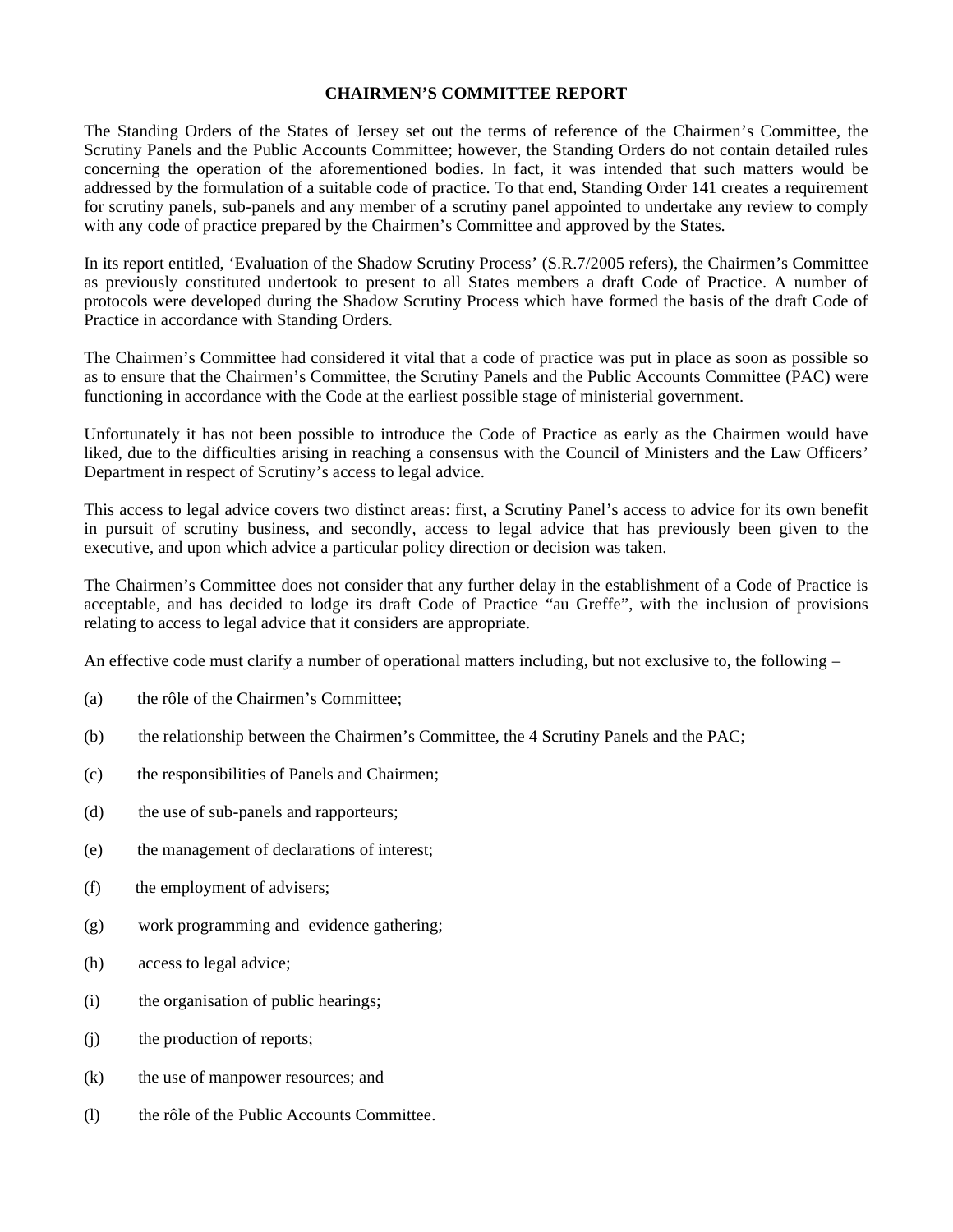There are no financial or manpower implications arising from this proposition.

15th August 2006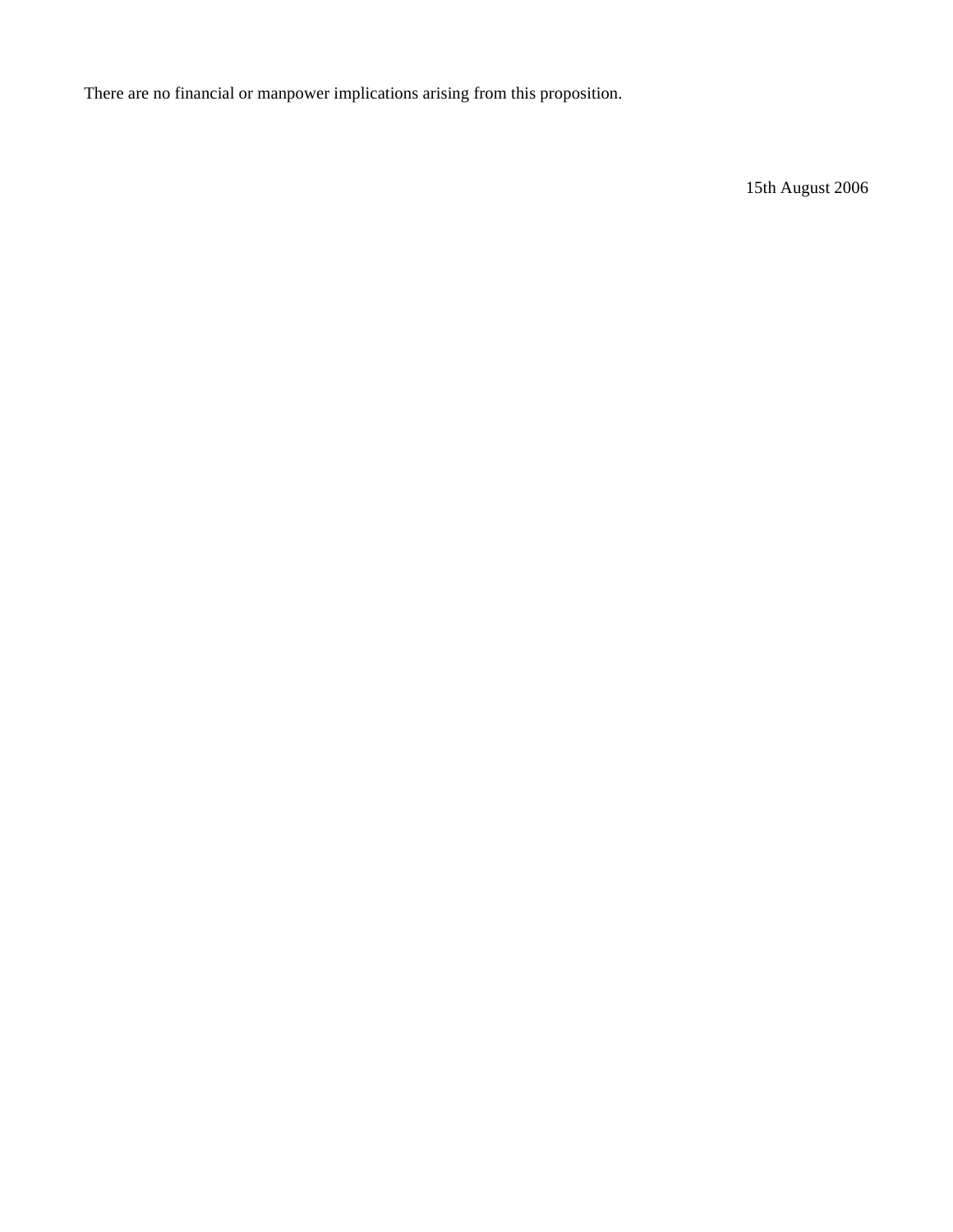# **APPENDIX**

# **CONTENTS**

|--|

| 1.  |                                                                  | 6              |
|-----|------------------------------------------------------------------|----------------|
| 2.  |                                                                  | 6              |
| 3.  |                                                                  | $\overline{7}$ |
| 4.  |                                                                  | 8              |
| 5.  |                                                                  | 11             |
| 6.  |                                                                  | 12             |
| 7.  | Scrutiny Panels: Planning the Forward Work Programme             | 13             |
| 8.  |                                                                  | 15             |
| 9.  |                                                                  | 16             |
| 10. |                                                                  | 20             |
| 11. |                                                                  | 21             |
| 12. |                                                                  | 23             |
| 13. |                                                                  | 24             |
| 14. |                                                                  | 27             |
| 15. | Appendix 2 – Standing Orders relating to PAC and Scrutiny Panels | 29             |
| 16. | Appendix 3 – Standing Orders relating to Code of Practice        | 30             |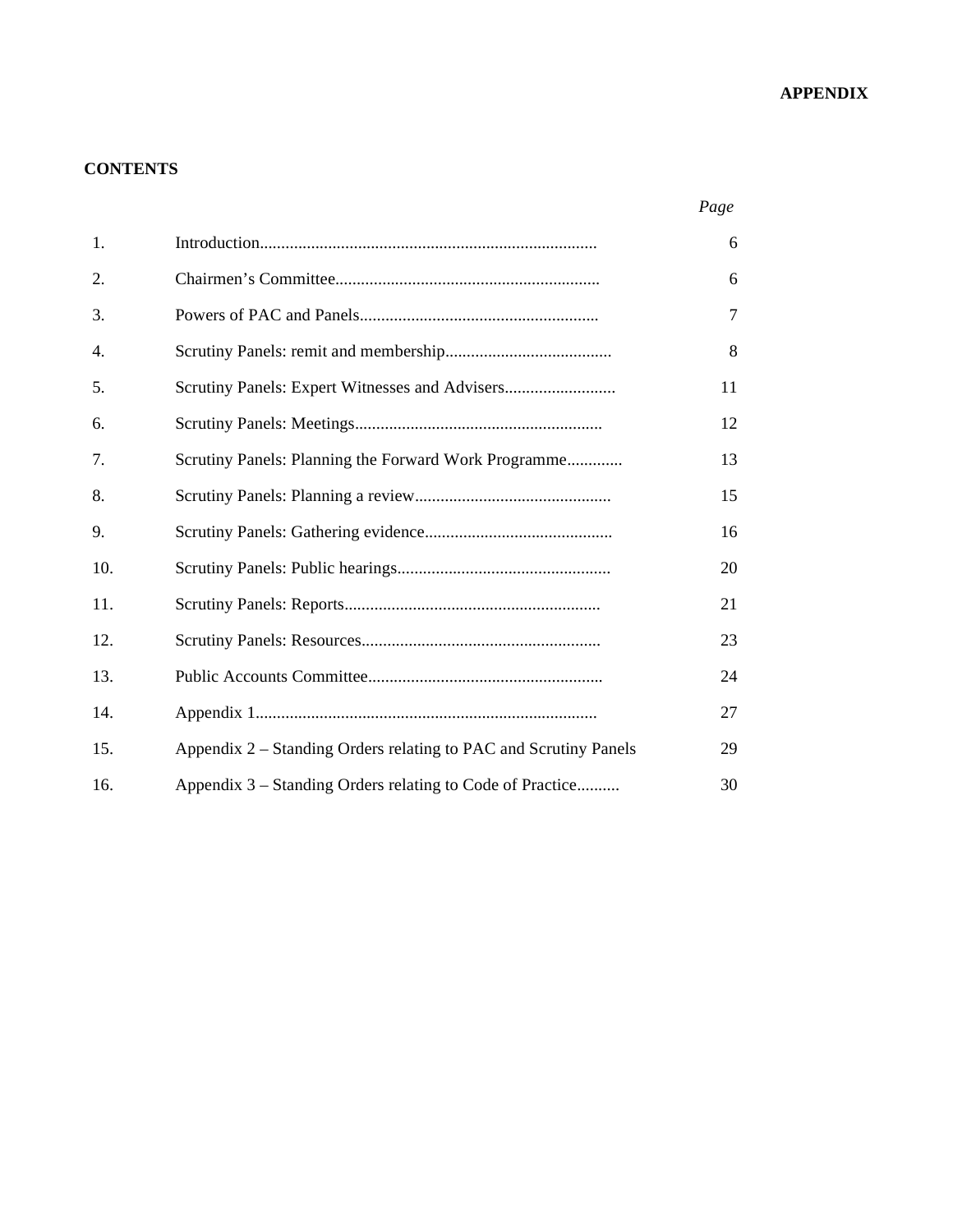#### **Chairmen's Committee**

# **Draft Code of Practice for Scrutiny Panels and PAC**

#### **1. Introduction**

- 1.1 The Scrutiny Panels and the Public Accounts Committee (PAC) have been established by the States as an integral part of the reforms to the machinery of government in Jersey.
- 1.2 Scrutiny Panels exist to hold the Executive to account for its policies and actions and to undertake reviews into any matters of public importance. The role of the PAC is to consider the use of public funds and the adequacy of corporate governance arrangements.
- 1.3 The Chairmen's Committee, in accordance with Standing Order 143(f) and (g), [Appendix 3(1)] has prepared this code of practice for the proceedings of the PAC and Scrutiny Panels for approval by the States. Standing Orders 134(6) [Appendix 3(2)] and 141 [Appendix 3(3)] require the PAC, Scrutin Panels, a Sub-Panel of a Scrutiny Panel and any member of a Scrutiny Panel to comply with this Code.
- 1.4 This Code builds on the experience of the Panels and the PAC during the Shadow phase in 2004 and 2005 together with consideration of practice in other jurisdictions. It is recognised that the Code will need to be regularly updated and amended in the light of further experience to ensure that the Scrutiny function operates efficiently and effectively.
- 1.5 The Chairmen's Committee, in consultation with the Executive, will keep the Code of Practice under review to ensure that it meets the needs of the Panels, witnesses and the public.

#### **2. Chairmen's Committee**

- 2.1 The Chairmen's Committee is comprised of five ex officio members, that is: the Chairman of the four Scrutiny Panels and the Chairman of the PAC. Two additional members are appointed by the States on the nomination of the President of the Chairmen's Committee (Note: alternative nominations may also be considered by the States).
- 2.2 The President of the Chairmen's Committee is appointed by the States in the manner prescribed in Standing Order 121 [Appendix 3(4)].
- 2.3 The Chairmen's Committee has responsibility for oversight, co-ordination and review of the work of the PAC and the Scrutiny Panels. The full terms of reference of the Committee are set out in Standing Order 143 [Appendix 3(5)].
- 2.4 The Chairmen's Committee is a co-ordinating body, ensuring that resources are allocated fairly between the PAC and the various Panels and there is no unintentional overlap or gaps in the programme of scrutiny over a period of time.
- 2.5 The Chairmen's Committee, in liaison with individual Chairmen, will try to ensure that all non-Executive members of the States who wish to participate in the Scrutiny function are involved in the work of the Panels or Sub-Panels.
- 2.6 The Committee will ensure that the work programme chosen by the PAC and the Panels can be undertaken within the financial and manpower resources available. The Committee, however, does not have any sort of 'veto' over the programmes drawn up by the PAC and the Panels.
- 2.7 At an early stage each year the Chairmen's Committee will receive from the PAC and each Panel details of their provisional future work programme for the year. These will be forwarded to the Executive for information. The work programmes will be updated throughout the year. In addition, project outlines and plans for individual reviews will be forwarded by the Panels to the Chairmen's Committee for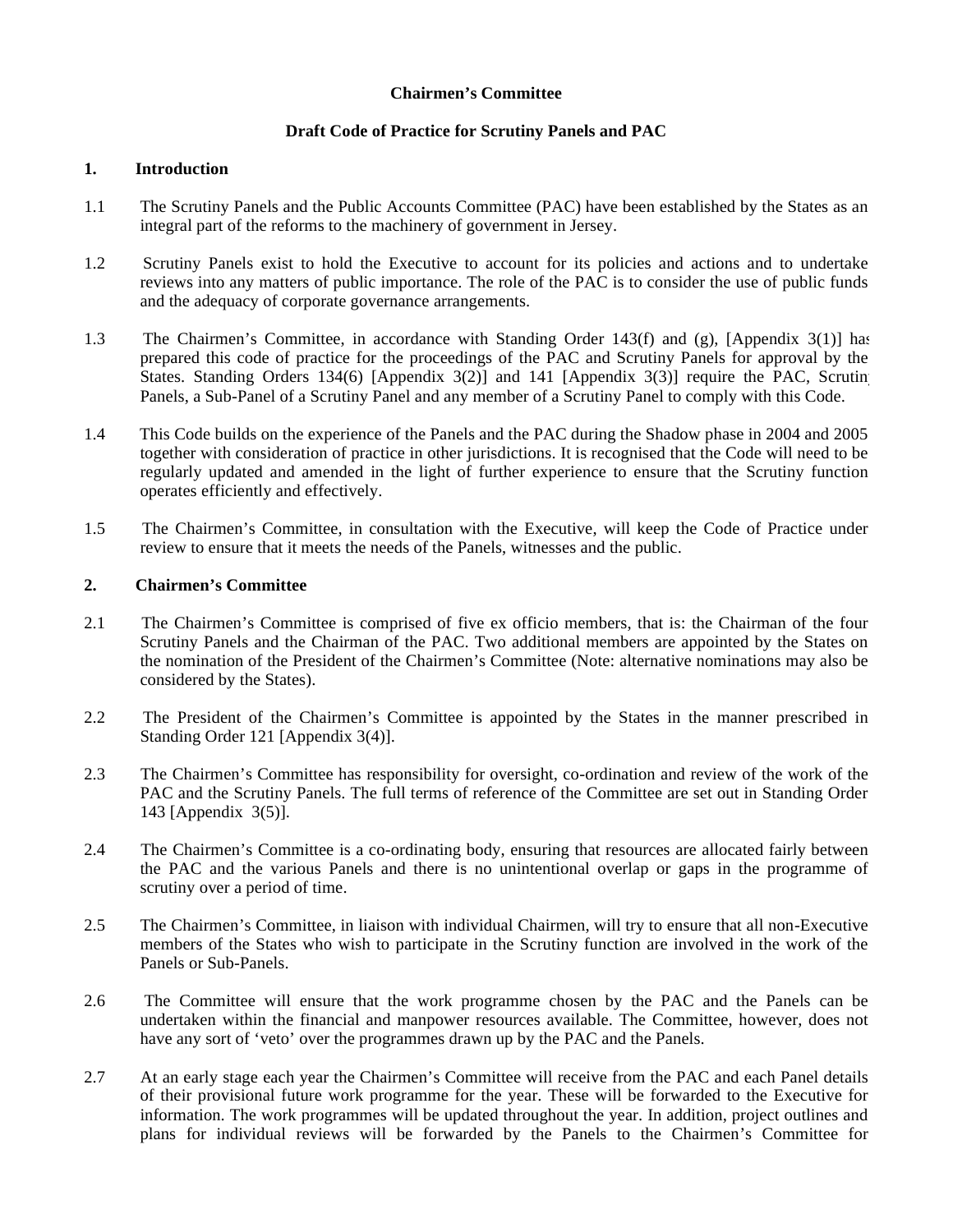#### endorsement.

- 2.8. The Chairmen's Committee will consider the overall strategic priorities of the Executive. It may refer potential topics for review to the relevant Panel for consideration.
- 2.9 The Chairmen's Committee has an important role in maintaining close contact with the Council of Ministers to ensure that there is good two-way communication between the Scrutiny function and the Executive on their respective work programmes.
- 2.10 The Chairmen's Committee will invite the Chief Minister to meet them on at least a twice yearly basis in order to discuss the respective work programmes of the Executive and the Scrutiny function.

#### **3. Powers of PAC and Panels**

- 3.1 Scrutiny Panels and the PAC have the power to issue summons in accordance with the States of Jersey (Powers, Privileges and Immunities) (Jersey) Regulations 2006. In accordance with the statutory requirement Panels will nevertheless take all possible steps to obtain voluntary compliance before using the powers contained in the Regulations.
- 3.2 Members of the States are not covered by the Regulations as they are required to co-operate with Panels by the Code of Conduct. Panels will nevertheless use the procedures set out below, that mirror those set out in the Regulations, when seeking evidence from Ministers, Assistant Ministers and other Members of the States.
- 3.3. Every effort will be made to obtain voluntary cooperation from Ministers and other Members to provide the documentary evidence required by the Panel and to attend hearings to give oral evidence. If a Member refuses to co-operate when requested, a formal letter from the Chairman of the Panel will be sent setting out the evidence required and, if appropriate, the proposed date and time of the hearing.
- 3.4 In common with members of the public who are able to challenge a summons, Members of the States will be able to write to the Greffier asking for a review of the request to provide evidence if they consider –
	- (a) that the Panel has not taken adequate steps to seek voluntary cooperation from the Member or to deal with evidence confidentially if appropriate;
	- (b) that the evidence is, or the documents are, not relevant or necessary to the matter that the Panel is investigating;
	- (c) that the evidence is, or documents are, legally privileged;
	- (d) that the prejudice to the Member that would ensue from appearing before the Panel and giving the evidence and, where required, producing the documents, so far outweighs the usefulness of the evidence or documents to the Panel that it would be unreasonable to require the Member to appear.
- 3.5 The Greffier will immediately refer the matter to the Privileges and Procedures Committee which will review the matter and direct whether or not the Minister or Member concerned should comply with the request. If a Member fails to comply when directed by PPC to do so he or she will be regarded as being in breach of the Code of Conduct and the appropriate disciplinary process will be initiated.

#### **4. Scrutiny Panels – remit and membership**

#### *Terms of reference*

4.1 The formal terms of reference for the Scrutiny Panels are set out in Standing Order 136 [Appendix 3(6)]. The Panels will prepare an annual report describing how they met these terms of reference in their work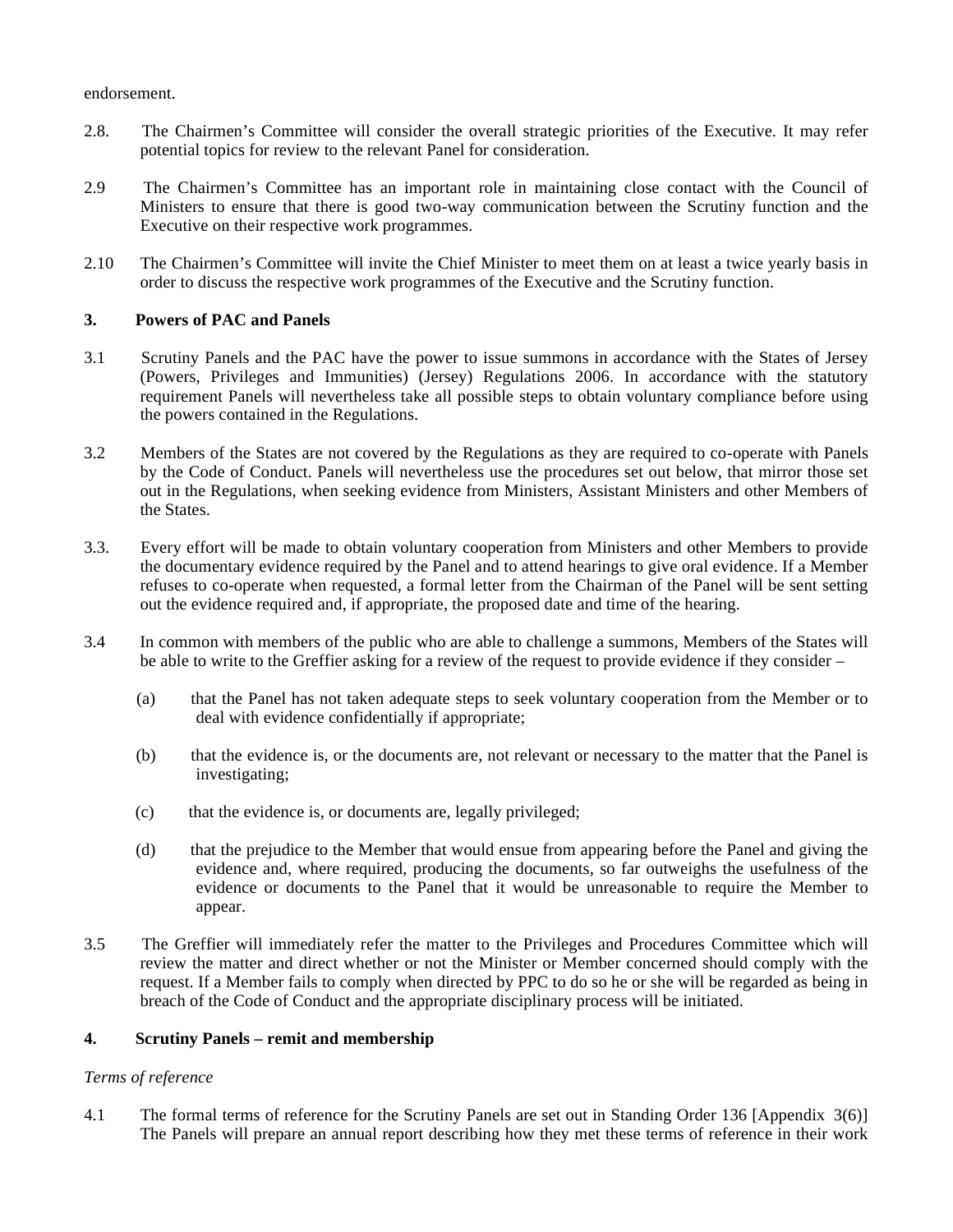programme for the year.

*Remit*

4.2 Standing Orders stipulate the establishment of four Scrutiny Panels each undertaking responsibility for scrutinising broad topic areas designed to cover the full range of ministerial departments. The four Panels and the departments to which they are related are –

| <b>Panel</b>            | <b>Ministry</b>                         |  |  |
|-------------------------|-----------------------------------------|--|--|
| Corporate Services      | <b>Chief Minister</b>                   |  |  |
|                         | <b>Treasury and Resources</b>           |  |  |
| <b>Economic Affairs</b> | Economic Development                    |  |  |
| Social Affairs          | Education, Sport and Culture            |  |  |
|                         | Home Affairs                            |  |  |
|                         | <b>Health and Social Services</b>       |  |  |
|                         | Housing                                 |  |  |
|                         | Social Security                         |  |  |
| Environment             | Planning and Environment                |  |  |
|                         | <b>Transport and Technical Services</b> |  |  |

- 4.3 In general, each Panel has the freedom to select its own programme of reviews within its remit. Each Panel has the responsibility of ensuring that a fair measure of scrutiny is undertaken across the full range of ministerial departments within its remit during the course of the lifetime of the Panel.
- 4.4 The Panels may consider matters which are referred to them by the States, the Executive, the Chairmen's Committee, individual States members, interest groups or the general public but they are under no obligation to undertake reviews which are referred to them by any of these bodies.

#### *Chairman*

- 4.5 The Chairman of each Panel is appointed by the States in the manner set out in Standing Order 120 [Appendix 3(7)]. The term of office for each Chairman is for the duration of the States Assembly until the beginning of the first States meeting following the next ordinary election.
- 4.6 The responsibilities of the Chairman are as follows
	- to develop and provide strong and fair leadership and clear guidance to members and Officers involved in the Scrutiny function;
	- to develop clear understanding of the terms of reference of the Panel and the scope and range of the scrutiny functions;
	- to ensure that the Panels are effective in developing a process that will contribute to the achievement of the States' strategic aims and priorities and the continuous improvement in services and implementation of best practice;
	- to agree all agendas for the Panel's meetings and take a lead in developing a forward work programme and ensuring that it is adhered to within the resources available;
	- to meet on a regular basis and consult with the other Panel Chairmen and the Chairman of the Public Accounts Committee through the Chairmen's Committee;
	- to ensure that the appropriate members of the Executive are briefed about the work of the Panel;
	- to have overall responsibility for liaison with Chief Officers responsible for services within the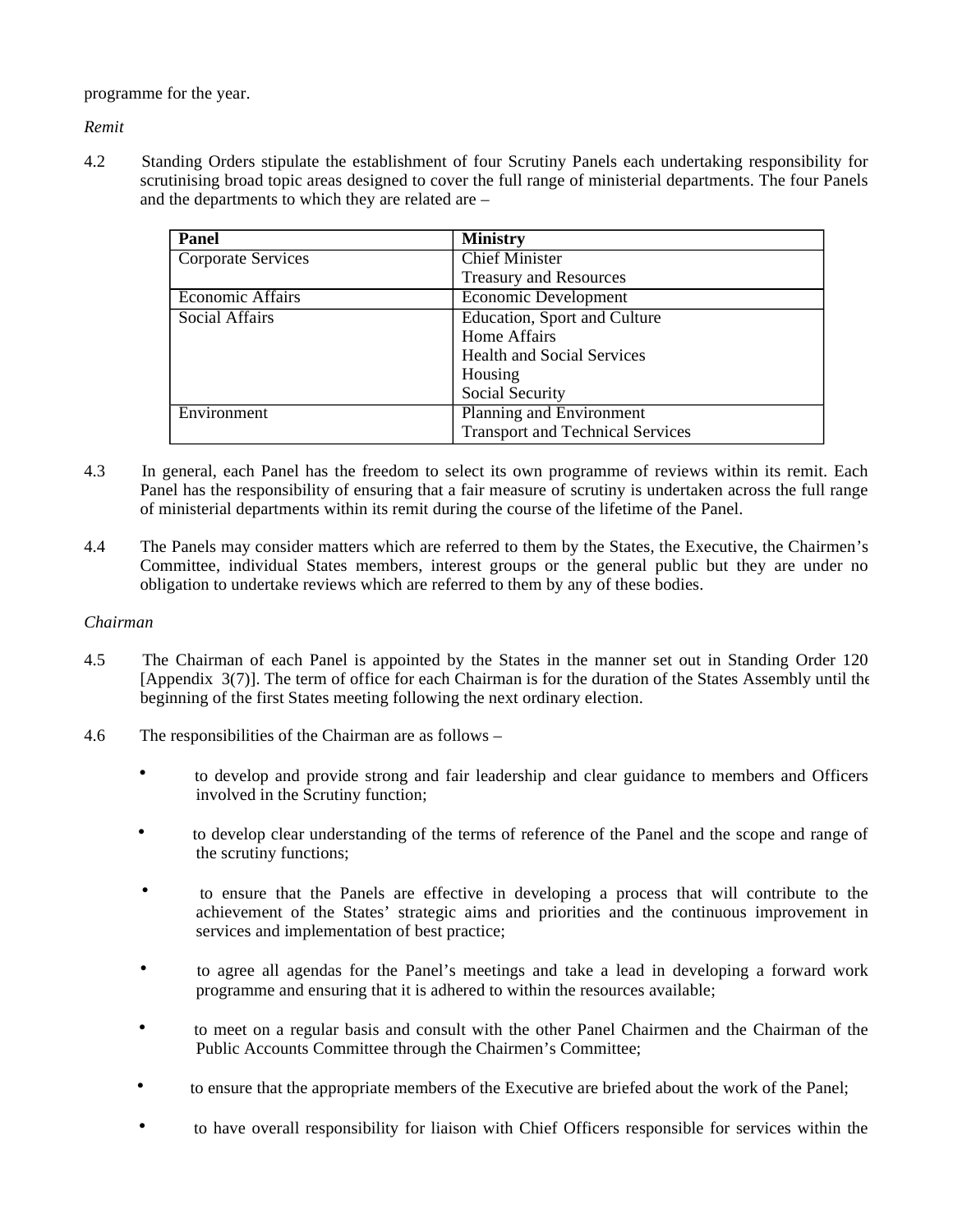Panel's programme;

- to undertake on behalf of the Panel all contact with the media including press releases and interviews.
- to ensure that requests for information are fair and reasonable;
- to seek to involve all Scrutiny members in the work of the Panel;
- to decide, in consultation with Scrutiny Officers, which witnesses to invite to hearings;
- to chair Scrutiny hearings in public, ensuring fairness to witnesses;
- to develop a clear brief for each piece of work;
- to conduct an evaluation of each review to assess the effectiveness of the process and identify problems.
- 4.7 The Chairman may delegate certain functions, for example, chairing a public hearing or contacting the media, to another member of the Panel.

#### *Membership*

- 4.8 Each Panel consists of the Chairman and up to four elected States members who are appointed to the Panel by the States in the manner set out in Standing Order 125 [Appendix 3(8)].
- 4.9 Each Panel selects a Vice-Chairman to fulfil the functions of the chairman in his/her absence.
- 4.10 The quorum for each Panel is one half of its membership, rounded up to the next whole number.
- 4.11 Without a quorum, a Panel may not make substantial decisions at a meeting on its work programme, the terms of reference of specific reviews or a report following a review. A public or private hearing also requires a quorum of members.
- 4.12 In practice Panels make most of their decisions by consensus without the need to vote. Where a vote is necessary, each member of the Panel has one vote. The Panel Chairman does not have a deciding vote in the event of a tied vote. It is not possible to proceed with a decision on a tied vote.

#### *Sub-Panels*

- 4.13 Under Standing Order 139 [Appendix 3(9)], the Panels are entitled to set up sub-Panels to deal with particular issues, such as draft legislation, or to undertake a review which cuts across the responsibility of more than one Panel.
- 4.14 Sub-Panels may contain elected members who are not members of the Panel in question (provided that they are not Ministers or Assistant Ministers).
- 4.15 Sub-Panels operate on behalf of the Panel which has appointed them and only with the authorisation of that Panel. The appointment, remit and timescale must be agreed by the full Panel and recorded in the Minutes. The Sub-Panel will appoint its own Chairman and it is the responsibility of the Sub-Panel Chairman to report to the full Panel on a regular basis. The quorum for a Sub-Panel is one half of its members, rounded up to the next whole number. The report prepared by the Sub-Panel on its review will be presented to the States in the name of the full Panel.
- 4.16 Sub-Panels may call upon the financial and manpower resources available to the Panel. This is subject to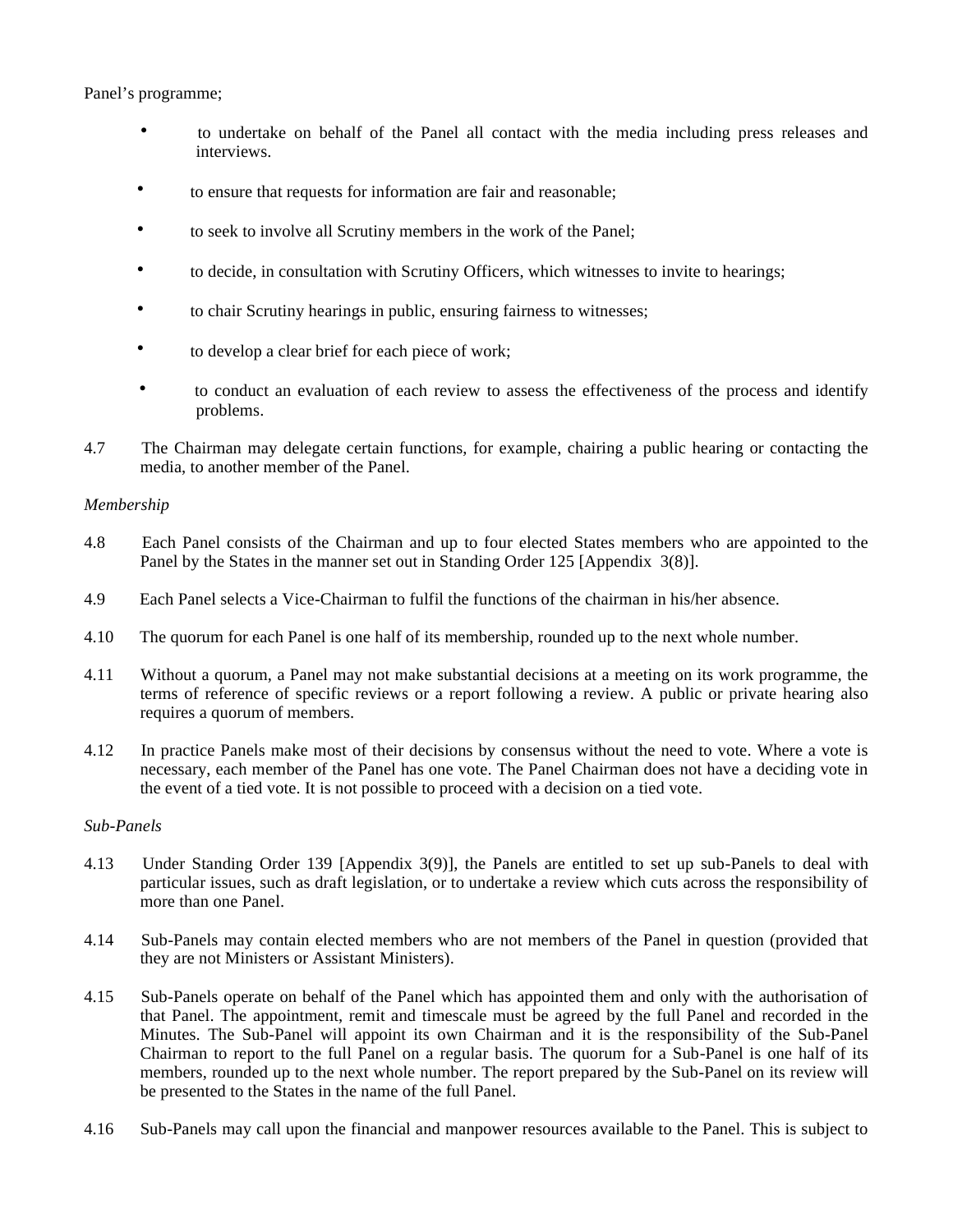the other commitments of the Panel and to the agreement of the Chairmen's Committee.

# *Rapporteurs*

- 4.17 Under Standing Order 140 [Appendix 3(10)], the Panels are also entitled to appoint a single member, or rapporteur, to deal with a specific issue within the Panel's remit.
- 4.18 Rapporteurs operate on behalf of the Panel, on the same basis as a Sub-Panel, as set out above. Rapporteurs will progress their investigations on their own initiative and direction, but ultimately report back to the Panel. Rapporteurs should liaise with the Chairman on a regular basis.

# *Declaration of interests*

- 4.19 A member of the Panel may declare an interest and withdraw from part or all of a review being conducted by the Panel if he/she considers that this interest would prejudice, or appear to prejudice, his or her ability to participate in the Panel proceedings in an impartial manner.
- 4.20 It is inappropriate for a Panel member who represents, or is a member of, a particular interest, stakeholder group or other organisation to participate in a review of a topic directly related to that group. The member may, however, give evidence to the Panel as a witness, having withdrawn from the Panel for the duration of the particular review.
- 4.21 Questions about a potential conflict of interest on the part of a member of a Panel should be referred in the first instance to the Chairmen's Committee for consideration who will refer the matter to the Privileges and Procedures Committee if a satisfactory resolution cannot be achieved.
- 4.22 If a witness believes that he/she has a potential conflict of interest, this fact should be made known to the Panel at the earliest opportunity.
- 4.23 In the final analysis, the Panel will determine whether the witness should appear before it to give evidence, having taken into account the reasons given by the witness.
- 4.24 If the Panel decides that it wishes to proceed with taking evidence from the witness, it will make a statement in its final report noting that a declaration of potential conflict of interest had been made by the witness.

# **5. Scrutiny Panels: Expert Witnesses and Advisers**

- 5.1 The Panels may consider the appointment of expert witnesses and advisers to assist them in their work and offer technical support. The Panels have a specific budget allocation for this purpose, overseen by the Chairmen's Committee.
- 5.2 Panels appoint advisers to assist them in studying Executive policies. Panels have the freedom to select advisers whom they consider to have an appropriate level of expertise.
- 5.3 Advisers are normally appointed for a specific issue and for a specific period of time. They always report to a specific Panel. A Panel may wish to appoint a single adviser or a number of advisers, if it requires a range of expertise or opinion and has the budget to do so.
- 5.4 Advisers may be used for a range of tasks including technical assessment of evidence, advising on the selection and questioning of witnesses and providing briefing papers for the Panel. Advisers generally attend oral evidence sessions but should not participate in questioning witnesses as they are not Panel members and are therefore not covered by any immunity. An adviser may also be invited in a hearing to act as an expert witness.
- 5.5 In selecting an adviser, the Panels must adhere to Financial Direction No. 5.1 on the engagement and use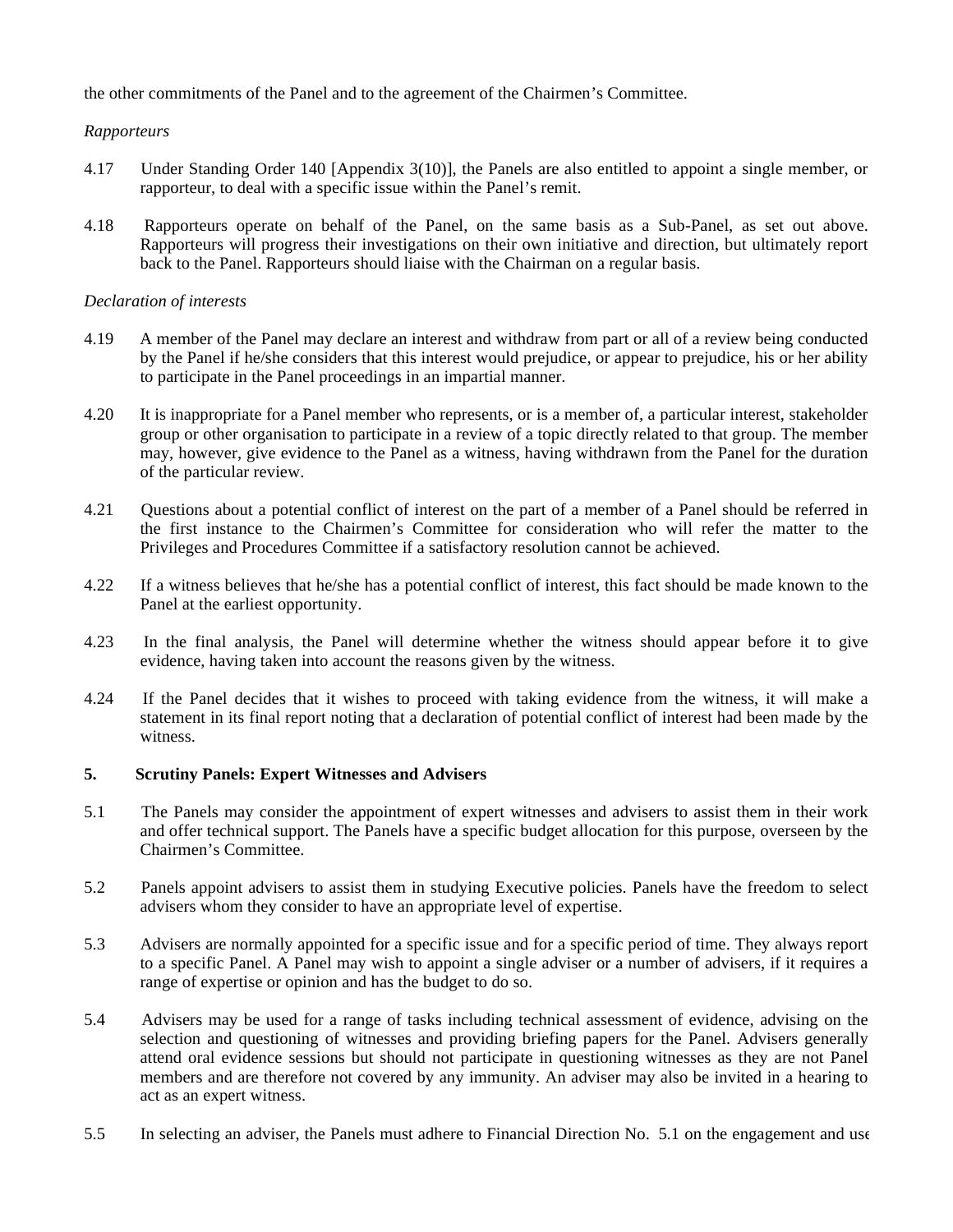#### of consultants.

- 5.6. The first stage in appointing an adviser is for the Panel to agree, in principle, that it wishes to appoint an adviser, to define the specification of the task to be undertaken, to prepare a project brief and to estimate a budget for the appointment. The selection of an adviser must be agreed by the Panel. In most cases, the Panels will consider more than one candidate. The authorisation of the Chairmen's Committee for this expenditure should be sought at this point.
- 5.7 The Panels may search for suitable advisers from a variety of sources. They may, for example, approach accredited bodies or professional organisations, consult States departments for lists of professional advisers or take advice from local interest groups. The Scrutiny Office will endeavour to develop a register of potential local advisers to support the Panels.
- 5.8 It is impossible to be prescriptive about the levels of remuneration for advisers. Much depends on the individual, their professional background and their charging structure.

# **6. Scrutiny Panels: Meetings**

#### *Scheduling of meetings*

- 6.1 The Panels will agree for each calendar year a schedule of regular meetings which will be held to plan and consider the progress of enquiries being undertaken by the Panel. When this schedule has been agreed, it will be published on the Scrutiny website.
- 6.2 Panel meetings will commonly be held in the rooms which have been designated for Scrutiny (Le Capelain and Blampied). However, a Panel may meet at any location of its choice.
- 6.3 The Panels will publish an agenda at least four working days in advance of each scheduled meeting. The Agenda will be available on the Scrutiny website and in the States Bookshop. The Scrutiny Officers will work with the Chairman in drafting the agenda.
- 6.4 The agenda papers will normally be sent to Panel members in hard copy. Agenda Papers which are related to matters to be discussed in private (see paragraph 6.7 below), however, will not be published.
- 6.5 Minutes of each meeting will be published electronically and in hard copy as soon as possible after each meeting. The Minutes will be signed by the Chairman once the Panel has agreed that they represent a true record of the proceedings.

#### *Public and private meetings*

- 6.6 Standing Order 138(6) [Appendix 3(11)] provides that the public may observe a Panel meeting, or  $\epsilon$ hearing, unless the Panel decides otherwise. A States member who is not a member of a Panel may observe any of its meetings or hearings, provided that the Panel is not in private session.
- 6.7 The Panel may decide to take all or part of a meeting in private. The agenda will normally indicate in advance of the meeting those items which will be taken in private session. The Panel may, however, decide in the course of a meeting that it should continue in private session.
- 6.8 It is not possible to give a complete list of reasons why a Panel might consider it appropriate to meet in private. The decision remains at the discretion of the Panel. Among the reasons why a Panel might consider it appropriate to meet in private are –
	- Discussion of the merits of potential advisers
	- Discussion of questions to be put to witnesses
	- Discussion of draft Panel reports.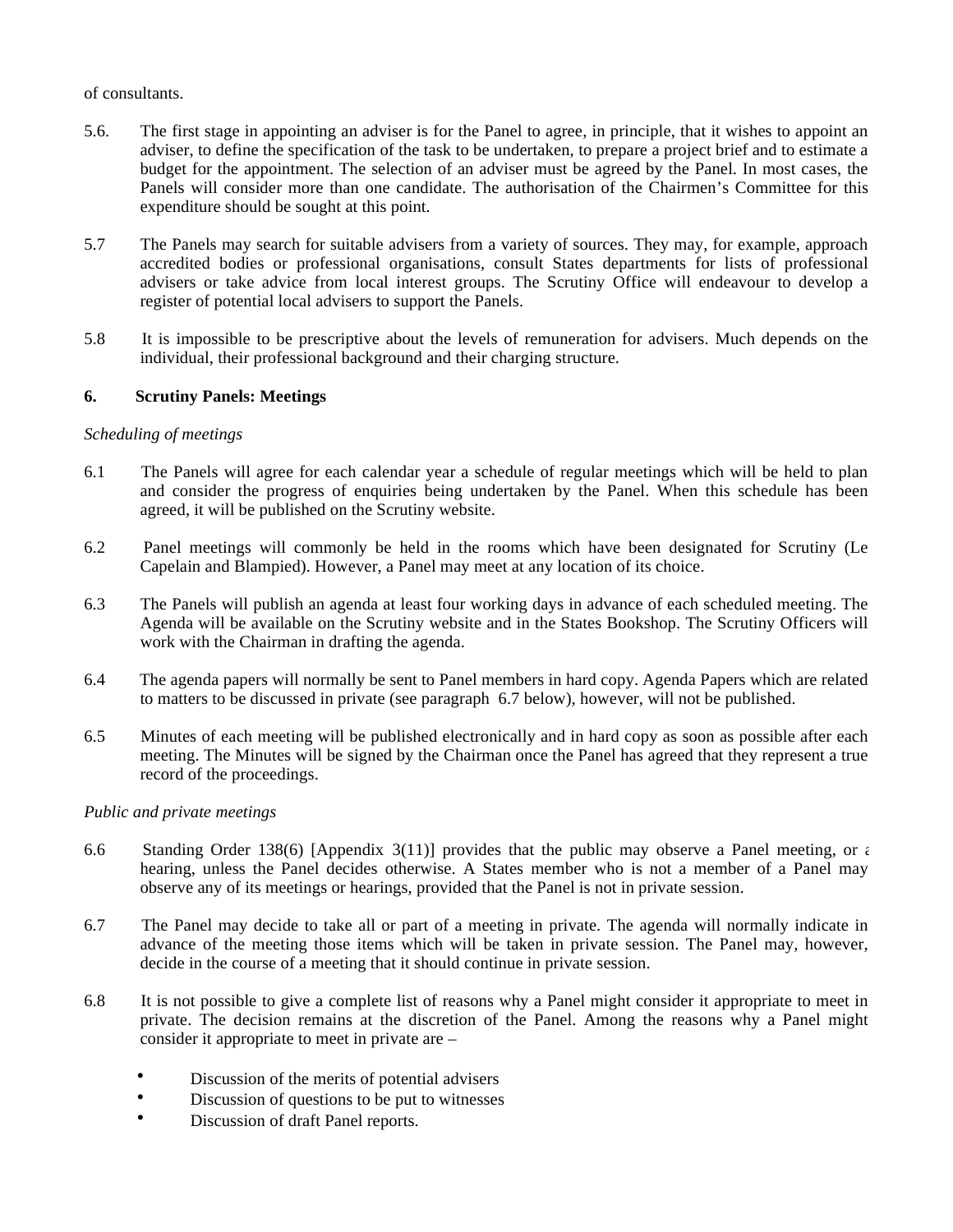- 6.9 States members and members of the public who are admitted to a Panel meeting or hearing will be expected to comply with the conditions of behaviour determined by the Chairman. Their attendance will be on the basis of an observer. No intervention into the meeting or hearing will be permitted, except with the express permission of the Chairman.
- 6.10 The Chairman may request that any member of the public who does not observe these conditions be removed from the meeting room and excluded from the remainder of that meeting or hearing. In the event that a member of the public refuses to leave the meeting, the Chairman may close the meeting.

# **7. Scrutiny Panels: Planning the Forward Work Programme**

- 7.1 At the start of each year the Panels will consider their forward work programme. This will include agreeing the topics they want to address, how they will be prioritised and timetabled, any research they wish to commission and what approach will best deliver their objectives when carrying out their enquiries.
- 7.2 As part of this initial planning, the Panels will invite Ministers relevant to their remit to discuss the business plan and forward priorities of their Departments. Good communication at this stage should enable Scrutiny to develop a work programme which will co-ordinate appropriately with the Executive's legislative and strategic business plans.
- 7.3 The Panels may also invite interest groups and stakeholders relevant to their remit to make presentations on possible future topics for review.
- 7.4 The Panels will also consider suggestions for reviews from other States members and from members of the public. Proposal forms are available from the Scrutiny Office for this purpose. Scrutiny Officers will advise anyone wishing to make a proposal on the current priorities of the Panel.
- 7.5 The Panels will take account of the Executive's 'Discussion Papers' and 'Draft Policy Papers' in planning its work programme. These consultation papers should enable the Panels to have a clear view of the planning process for a major policy proposal or important new legislation and should help the Panels to determine the most appropriate opportunity to conduct a review.
- 7.6 The Panels will seek to be co-operative in the planning process and will determine how best to participate in public consultation. Once the Executive has completed its consultation, the Panels will not normally commence a separate investigation into a policy proposal unless there is evidence that significant factors have been ignored by the Executive.
- 7.7 Communication is a two-way process and the Panels will seek to give good notice to the Executive of their intention to scrutinise a policy in development so that the scrutiny process does not unduly delay the programme set out by the Executive in its business plan.
- 7.8 In developing a balanced work programme, the Panels will take account as far as possible of the four main roles of scrutiny, namely –
	- Policy
	- Primary/subordinate legislation
	- Resource Plan/Budget
	- Matters of public interest
- 7.9 In selecting topics for review, the Panels will consider if they
	- are linked to States strategic objectives;
	- are a community/corporate priority area;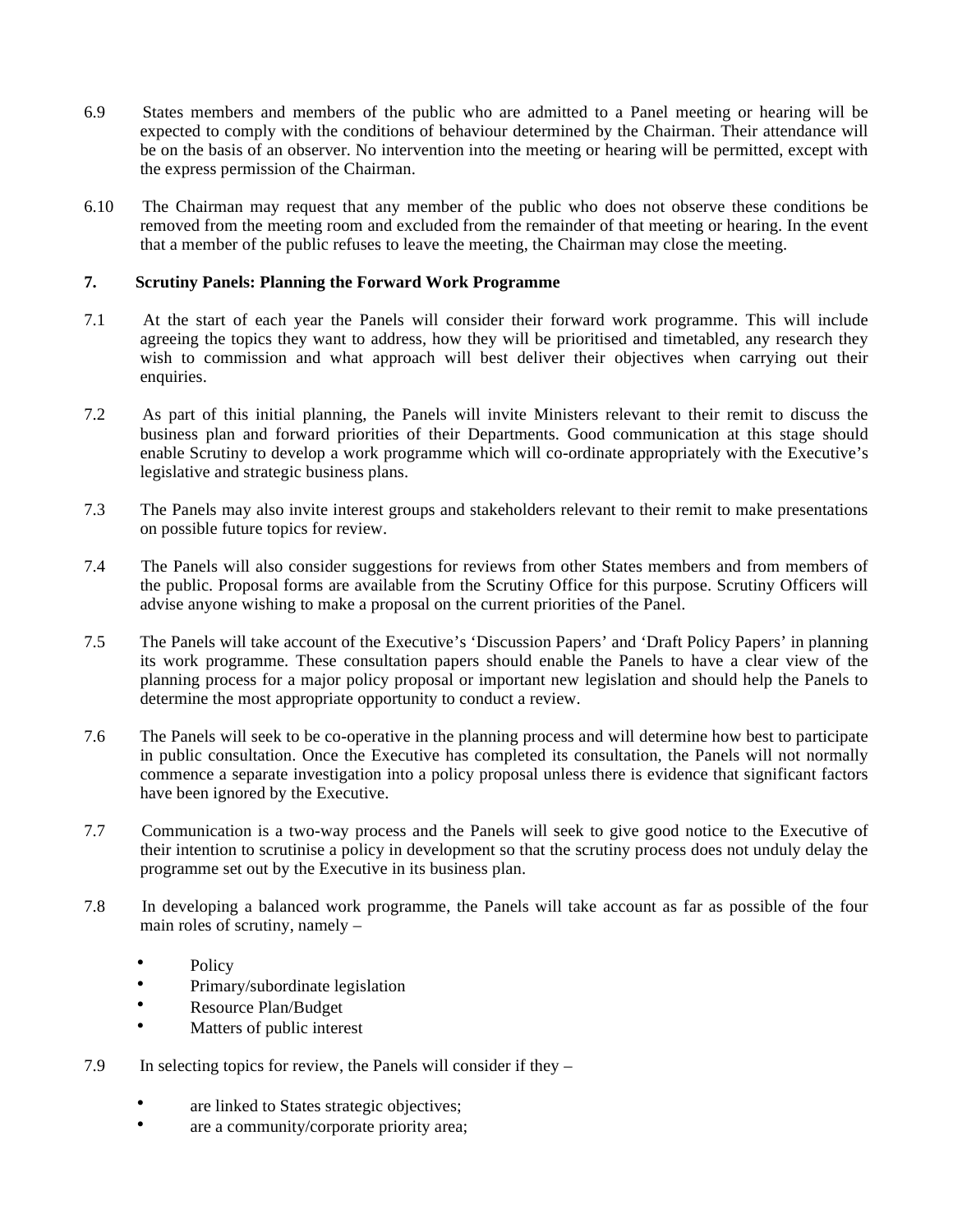- are a key issue for the public;
- are likely to result in an improved service to the public;
- relate to a service/issue where there is a high level of dissatisfaction.
- 7.10 Topics will be rejected if they
	- are already being addressed by others
	- are sub judice or prejudicial to States interests;
	- fall within a complaints procedure;
	- are an individual disciplinary/grievance matter;
	- are unlikely to result in an improved service.
- 7.11 Matters of best value, efficiency and effectiveness of policy implementation are properly the role of the Public Accounts Committee.
- 7.12 The Panels, in accordance with Standing Order 72 [Appendix 3(12)], may consider draft legislation which has been referred to them by the States Assembly after agreement on the principles of the draft legislation and before the second reading. The process of legislative scrutiny will operate more effectively if the Panels are given good advance notice by the relevant Department of their intentions with regard to the draft legislation.
- 7.13 Panels will not normally scrutinise individual decisions made by a Minister or delegated to their Officers, particularly decisions in respect of development control, licensing, registration, consents and other permissions. In particular, Scrutiny should not be used as an alternative to normal appeals procedures, nor must it become involved in what would amount to a disciplinary investigation against Officers.
- 7.14 Once a Panel has agreed its provisional work programme for the year it will communicate the programme firstly to the Chairmen's Committee for endorsement and then to the relevant Minister(s) for information. Finally, the work programme will be published on the website and sent to the media.
- 7.15 The Panels will need to revisit their forward work programme on a regular basis in order to take into account new developments in the Executive's policies and matters of public importance. The Panels, for example, may request without prior notice, in accordance with Standing Order 79 [Appendix 3(13)], that a proposition being debated by the States Assembly should be suspended and referred to it for investigation. The Panels will therefore need to retain a degree of flexibility in their forward planning which will enable them to re-prioritise their programme of work as new circumstances arise.

#### **8. Scrutiny Panels: Planning a review**

- 8.1 Adequate scoping of each individual review is an essential element in the overall effectiveness of the scrutiny process. Scoping will include some or all of the following: research undertaken by Panel members and/or Scrutiny Officers; consultation with the Executive and with interested parties; discussion with expert witnesses and advisers.
- 8.2 At this stage the Panels may consider it advisable to invite a briefing from the relevant Minister or department on the key issues to be reviewed in order to clarify the current position and the strategic intentions of the Executive.
- 8.3 The outcome of the initial scoping will be a definition of the objectives for the review; drafting of terms of reference; an action plan specifying methods of gathering evidence; an estimation of the timescale and costs of the review; and an allocation of Scrutiny Officers' time in support of the enquiry.
- 8.4 The Panels will confirm specific terms of reference for each review before calling for evidence. The Panels will consult the relevant Minister on the terms of reference before publication as this may avoid misunderstandings and help the scrutiny process to focus effectively on key issues. The Panels, however,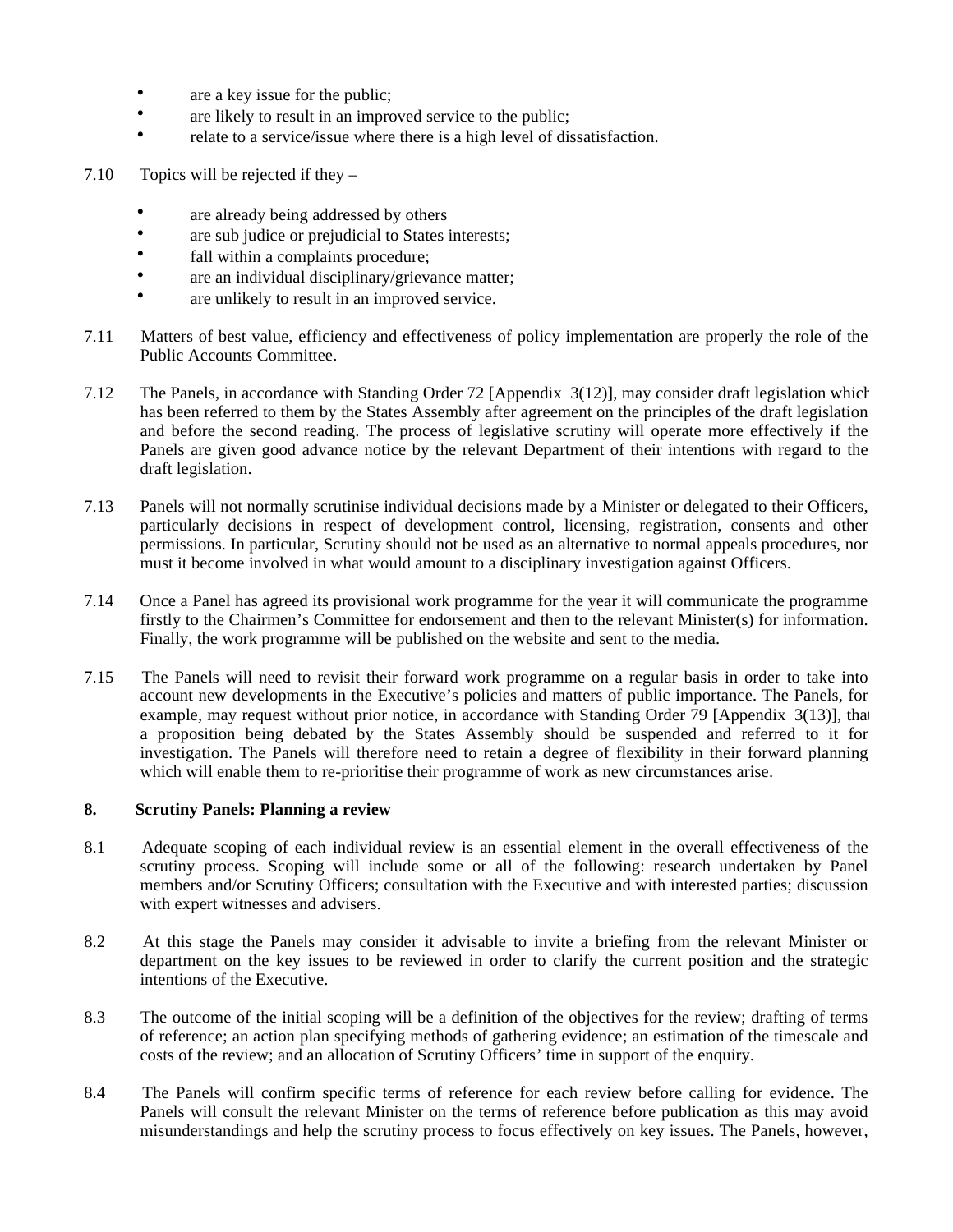always retain discretion in setting their own terms of reference.

- 8.5 At the beginning of a review, the Panels will write to the relevant Minister(s) formally announcing the terms of reference and clarifying the Panel's expectations regarding information and documentation required, written and oral submissions, and timescales.
- 8.6 The Panels will aim to give the Executive good notice of the subject under review and allow a reasonable timescale for requests for written submissions and attendance at public hearings. Co-operation will be enhanced if negotiations between the Panels and the Executive commence at an early stage.
- 8.7 The Panels will also publicly announce their review and terms of reference on the website and to the media.
- 8.8 The Panels will need to keep the stated terms of reference under review throughout the scrutiny process to ensure that these adequately cover their objectives taking into account any developments which may arise as a result of consideration of the evidence received. The Panels are entitled to amend their terms of reference during the course of a review. In doing so the Panels must communicate with the Executive clarifying the reasons for any amendment.

# **9. Scrutiny Panels: Gathering evidence**

- 9.1 A large part of the Panels' workload will involve taking evidence and gathering views. Panels will gather evidence formally through written submissions and oral evidence sessions. They will consider documentation provided by the Executive and may conduct fact-finding visits in order to clarify technical and practical issues.
- 9.2 The Panels are free to seek evidence from whoever they wish and may request papers and records from private bodies and individuals where these are relevant to the Panel's remit.
- 9.3 The Panels will need to consider how best to engage stakeholders, the media and the general public in the issues under review. They may choose innovative and imaginative information-gathering activities. For example, rather than planning a series of meetings, the Panels might hold a seminar or workshop for stakeholders or make a visit to people and places of relevance to the subjects under review.
- 9.4 Panel members involved in fact-finding visits and other information-gathering activities will be accompanied by a Scrutiny Officer who will prepare a note of the findings to be included as part of the published evidence for the review.

#### *Requests for information*

- 9.5 The States have conferred powers on the Panels to call for any persons, papers or records relevant to the subject of a review and to require any person to attend before them, providing that the correct procedures are observed. *(See Section 3 above.)* Elected members are required under the Code of Conduct set out in Schedule 3 of Standing Orders to cooperate when requested to appear and give evidence before or produce documents to a Scrutiny Panel. In the vast majority of cases, the Panels expect that requests for information will be met on the basis of co-operation and negotiation rather than compulsion.
- 9.6 The prime responsibility for providing information to the Panels on Executive policies rests with the relevant Minister. Requests for information regarding a review and invitations to appear before Panels as witnesses will be addressed initially to the Minister by the Panel Chairman and Panels will not use their statutory powers to summons officers in Departments when a request should more properly be made to the Minister.
- 9.7 Scrutiny Officers will make requests for specific information thereafter in writing either directly to the Chief Officer or to his/her nominee as Scrutiny Liaison Officer.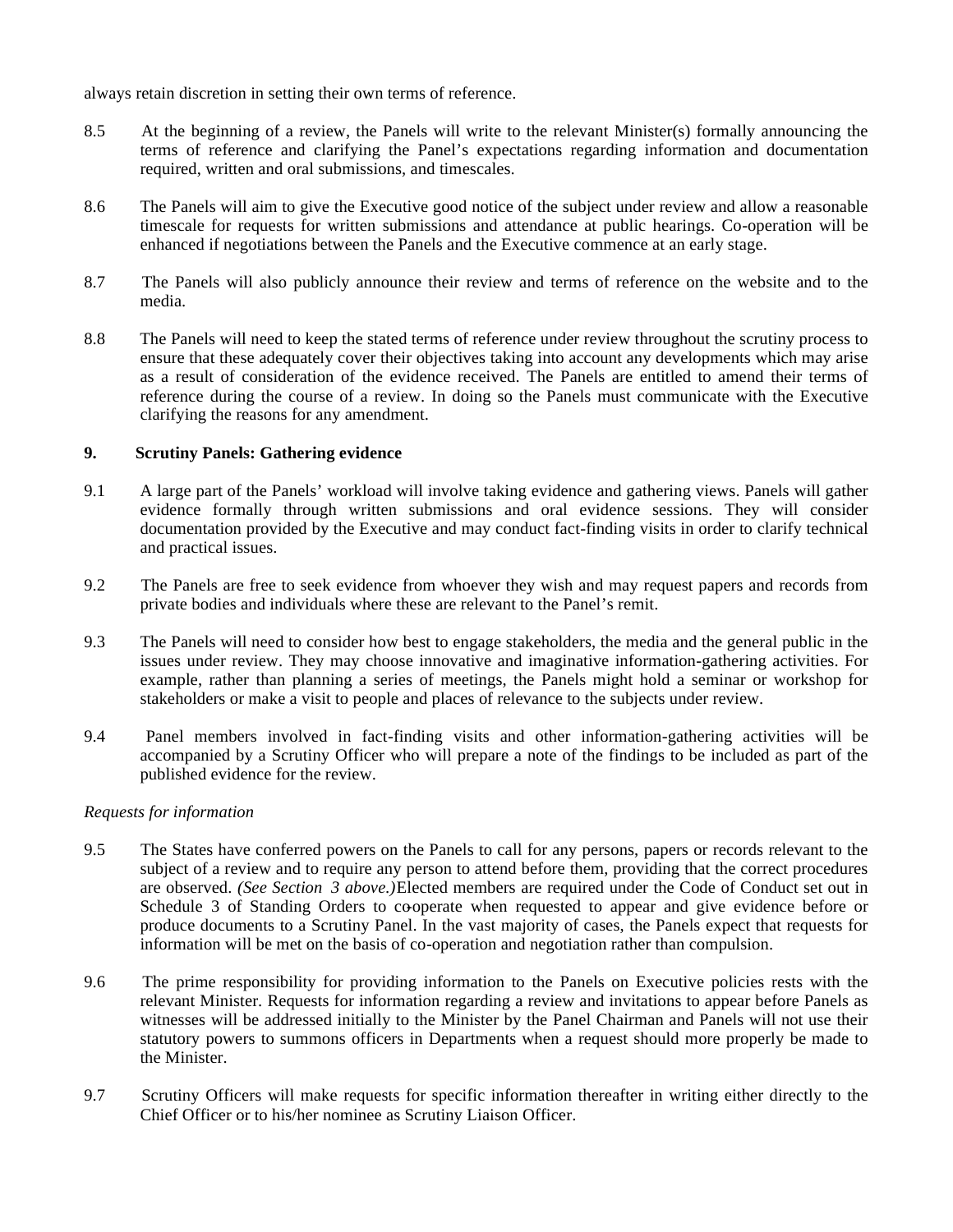- 9.8 Information provided to Panels by the Executive will normally be in the form of a written submission, replies to Panels' questions in writing and oral evidence from Ministers and officials. The Panels may request all documents relevant to its review, including internal files, advice or working papers.
- 9.9 Panels may press for information not readily provided which they feel is necessary to their enquiry. In this case, a formal request would be made to the Minister.
- 9.10 Panel members will not question departmental officers directly other than as witnesses at a properly convened hearing or in the course of a formally arranged fact-finding visit to the department. The Panels may, however, make requests for information to departmental officers, through the Scrutiny Office, during the course of the review.

#### *Written Submissions*

- 9.11 Requests for written submissions from the Executive will normally be made in advance of the start of oral evidence sessions. However, questions may arise during the course of oral evidence which require a formal response from the Executive.
- 9.12 It is expected that written submissions from the Executive will be based on the formal request from the Panel. However, it is beneficial to the overall process for the Executive to provide any additional relevant information, whether or not this is specifically requested, to ensure that all aspects of the topic are comprehensively covered.
- 9.13 In undertaking an enquiry, it is likely that Panels will wish to invite comment and information from potential interested parties. For this purpose, the Panels will make an open call for evidence through various means, which may include the website, press releases, media coverage and formal notification in the press. In addition, the Panels may make a direct request for information and comment to individual organisations.
- 9.14 The Scrutiny Officers are responsible for the receipt and collation of all written evidence. If the Chairman or Panel members receive evidence directly they should pass it to the Scrutiny Officers in the first instance.

#### *Treatment of personal or confidential information*

- 9.15 The Panels are committed to the principle of open access to information with appropriate data protection. In principle, all written evidence received by the Panel will be published on the website. However, where the Executive or any other witness considers that the information to be provided is of a sensitive or private nature, a request should be submitted to the Panel Chairman, in advance, for the information to be treated in confidence. In addition, the Panel may decide itself that certain information should be treated in confidence.
- 9.16 Any disagreement on the part of a witness as to the Panel's intended or actual treatment of information should be referred in the first instance to the Chairmen's Committee and thereafter to the Privileges and Procedures Committee if a resolution is not found.

#### **Legal advice**

- 9.17 The function of Scrutiny Panels is to hold the Executive to account for its policies and actions and to undertake reviews into matters of public importance. In carrying out this function, the Panels may need to seek legal advice.
- 9.18 The Law Officers will provide legal advice to both the Executive and Scrutiny. As both belong to the same elected Assembly they are not to be considered as separate clients in respect of the provision of legal advice from the Law Officers.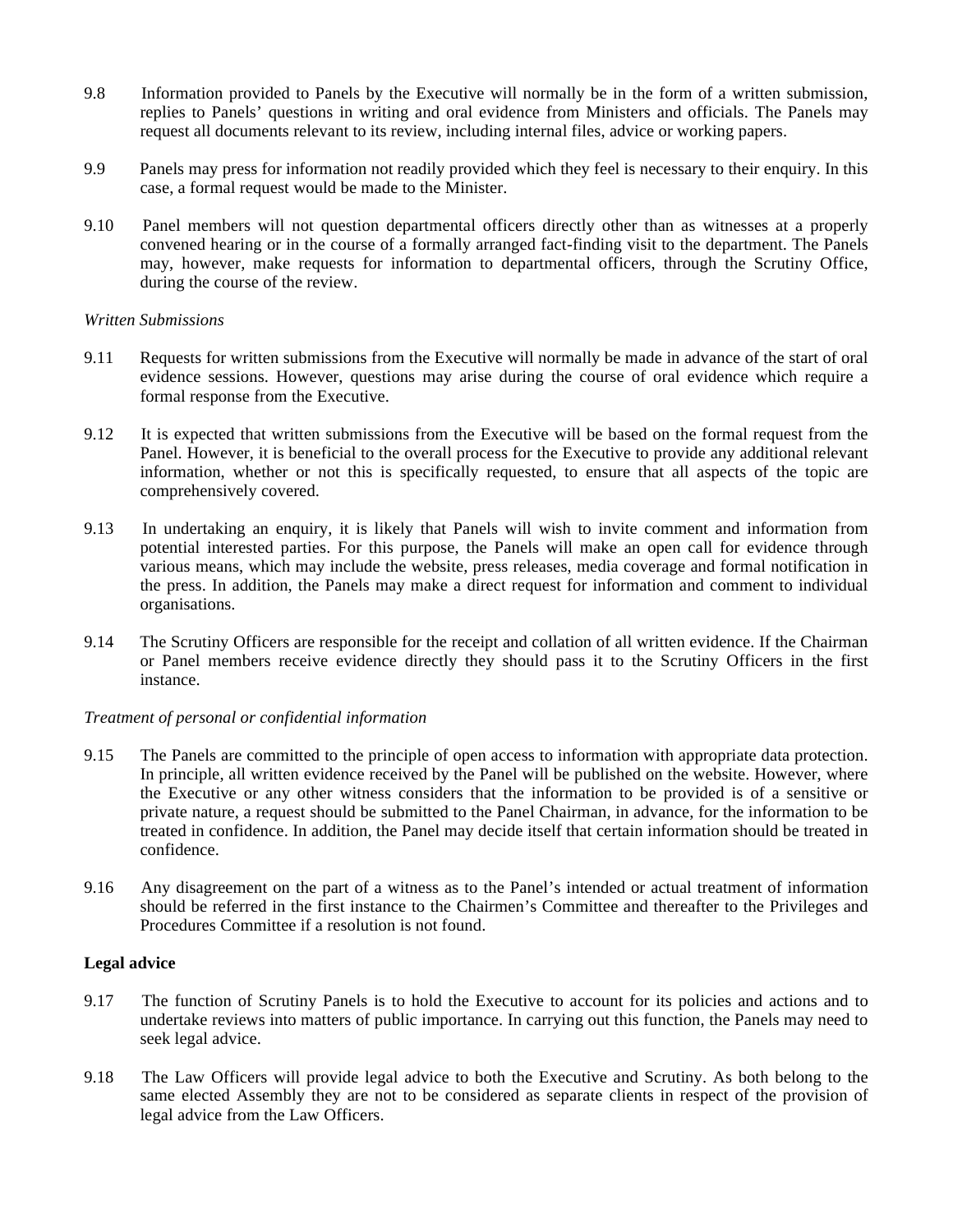- 9.19 Legal advice covers a broad spectrum, ranging from matters which may be answered with certainty to matters of opinion, where advice is given accordingly to the best understanding of all relevant factors. Ultimately, legal advice may be tested only in a court of law. It is recognised that neither the States Assembly nor a Scrutiny Panel is a competent forum in which to decide the merits of competing legal advice.
- 9.20 The Panel's interest in the legal position is focussed on the way it has helped in the formulation of the decisions taken and the policies developed by the Executive.
- 9.21 The Chairmen's Committee proposes the following protocol on the provision of legal advice
	- 1. The Law Officers will provide legal advice to both the Executive and Scrutiny. When a Minister presents a policy proposal it will include a statement of the legal position which will be based upon the legal advice that has been received. The legal advice itself will remain confidential.
	- 2. When a policy is under consideration by a Scrutiny Panel, the Panel may decide to scrutinise the legal position. The Panel may ask the Executive for a copy of the legal advice received by the Executive.
	- 3. Only in exceptional circumstance would that copy be withheld. Exceptions will be considered within the context of the principles of Freedom of Information agreed by the States.
	- 4. Legal advice received by the Scrutiny Panel (and its members individually) in these circumstances will be treated with the same level of confidentiality which has been accorded to the advice by the Executive.
	- 5. The Scrutiny Panel's report will comment on any legal issues which arise in the course of scrutiny, but will not breach the confidentiality of the Law Officers' legal advice. The Law Officers will be afforded the opportunity to review the report in order to ensure that confidentiality is maintained.
	- 6. If legal issues arise during a scrutiny review the Executive will be informed and allowed the opportunity to respond.
	- 7. In circumstances where a dispute arises between the Executive and a Scrutiny Panel regarding a request by a Panel to have access to the legal advice on which a policy or decision has been based, the Panel will convene a joint meeting, which will include the Executive, the Law Officers and the President of the Chairmen's Committee, to consider the issues. This meeting will necessarily be held in private.
	- 8. The provision of legal advice to a Scrutiny Panel must take reasonable account of the timetable in which a review is being conducted. In some cases, for example, where pressure of workload on the Law Officers Department prevents a prompt response to a request for legal advice on behalf of a Scrutiny Panel, a Scrutiny Panel may seek legal advice from an external source rather than directly from the Law Officers. In these circumstances, an approach to an external legal adviser will be made through the Law Officers Department as it would be beneficial for the Attorney General to retain final responsibility for the legal advice given to the Panel.
	- 9. It is expected that sharing legal advice and relying upon the Law Officers for consistent advice will minimise the increased demands for legal advice. If there is a need for increased legal resources from an external legal adviser the Scrutiny Panel will utilise its budget to provide appropriate funds and if this is not sufficient the issue will be discussed with the Council of Ministers.

#### **10. Scrutiny Panels: Public hearings**

10.1 Witnesses have a key role to play in helping Scrutiny Panels to fulfil the objectives of their Review, whether this is as the Minister and his or her Senior Officers in clarifying and responding to questions on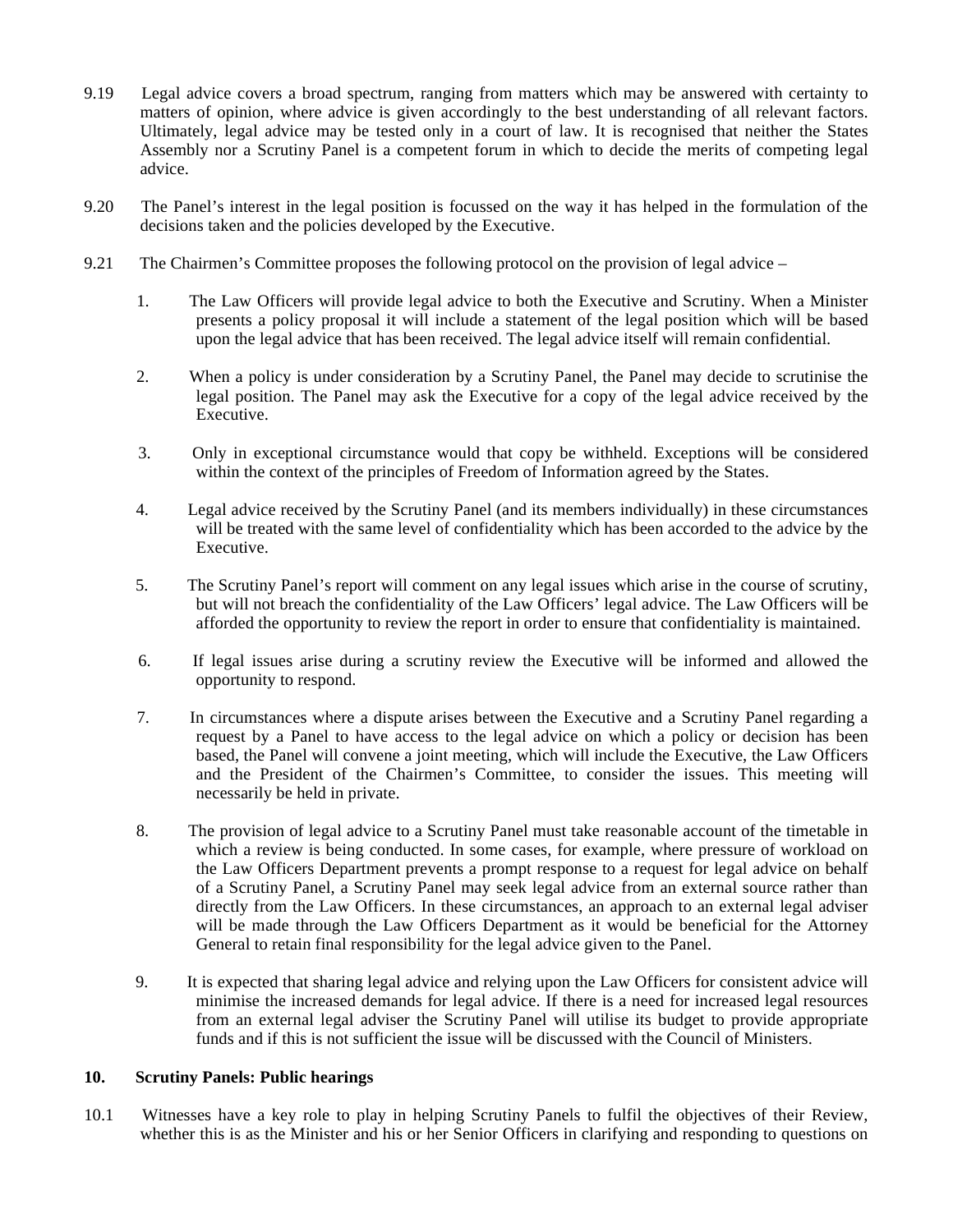Executive policies and decisions, or as interested parties voicing and highlighting areas of public concerns.

- 10.2 The Panels will decide who they wish to invite as witnesses in the light of written evidence submitted to them. Witnesses may include individuals or organisations that have submitted written evidence, but does not have to be limited to those. No organisation or individual has the automatic right to give evidence – it is for the Panel to decide who it wishes to invite but Panels will make every reasonable effort to consider all relevant evidence.
- 10.3 The Panels will inform witnesses of the intended broad areas of questioning but will not supply full detailed questions to witnesses.
- 10.4 The primary purpose of oral evidence sessions is to put questions to witnesses in order to elicit information and views which the Panel will subsequently consider in preparing its report. It is the responsibility of the Chairman to ensure that members keep their questioning constructive, short and to the point. He/she should not allow the evidence session to develop into a Panel debate on the matter under investigation.
- 10.5 The Panels do not, in principle, remunerate witnesses for the evidence they give at oral hearings. Panels may, however, consider at their discretion reasonable claims for expenses.

#### *Treatment of witnesses*

- 10.6 Ministers are accountable to the States for their policies and the actions of their officials in pursuit of these policies and it is on this basis that the Minister generally appears as the principal witness giving evidence to a Panel.
- 10.7 The departmental Chief Officer, or an officer designated by the Chief Officer, may be invited by a Panel to appear individually, or asked for information, as part of the process of overseeing ministerial responsibility. They can only answer questions relating to the facts with regard to a policy matter and its implementation. The departmental Chief Officer will have the right to accompany an officer when s/he appears before a Panel.
- 10.8 It is the responsibility of the Chairman to ensure that Panel members direct questions on policy matters to the Minister.
- 10.9 Ministers normally decide which official or officials should represent them, in consultation with their Chief Officers. Ministers, however, will normally take account of requests by Panels to take evidence from a particular named official.

#### *Organisation of hearings*

- 10.10 The Panels will arrange and publish dates for oral evidence to be given at public hearings, providing witnesses with reasonable notice of all the Panel's requirements. The Panels will inform the witnesses of the key areas of questioning it wishes to focus on at least five working days in advance of the hearing. This is to enable witnesses to prepare themselves fully to address the objectives of the Panel.
- 10.11 Evidence taken at public hearings will be recorded and, unless otherwise decided by the Panel, transcribed and published on the website. Meeting rooms have been set up for this purpose in the States Building but the Panels may choose to hold a hearing at an alternative venue.
- 10.12 Panel Members will endeavour to put witnesses at their ease. Witnesses should not be made to feel as if they are under interrogation. Nor should the process be unduly confrontational, which would risk a defensive approach from witnesses rather than openness and co-operation.
- 10.13 Following the proceedings, witnesses will be provided with a draft copy of the transcription before its publication for correction of any inaccuracies in the text. Substantial revisions to the verbatim text will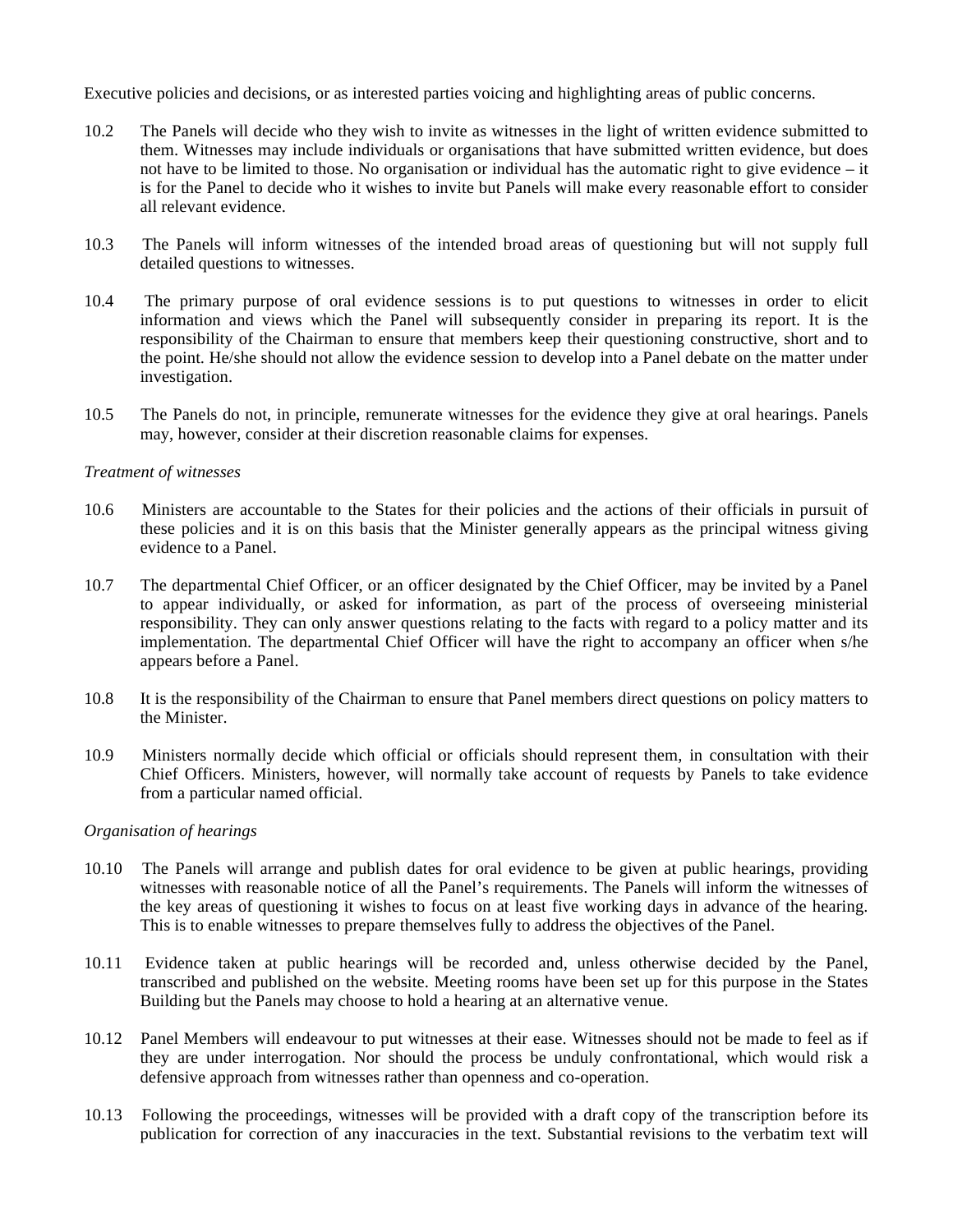- not be permitted at this stage. However, the Panels may accept further clarification from the witness regarding points made during oral evidence.
- 10.14 The Panels may agree to take oral evidence in private session if the matters under consideration are of a sensitive, confidential or private nature.
- 10.15 Throughout the hearing phase, the Panels will need to keep the review objectives constantly in mind and assess the information gathered against these. The Chairman is responsible for keeping the Panel and the witnesses focussed on the task in hand.

#### **11. Scrutiny Panels: Reports**

- 11.1 Once all the evidence, both written and oral, has been collected the Panel will meet to consider and analyse it. The Chairman will previously liaise with the Scrutiny Officers in preparing a draft 'Heads of Report' document based on an assessment of the evidence received.
- 11.2 Panel Members will discuss how the evidence gathered helps to meet the objectives set for the Review and will begin to formulate their findings and recommendations. It is the role of the Chairman to ensure that all members have had an opportunity to contribute their views.
- 11.3 The Panels' discussion at this stage will generally be held in private as this will allow a more frank exchange and development of views and an opportunity to reflect on the evidence received. It is important that the Panel's preliminary views are not broadcast prematurely.
- 11.4 It is important that both the findings and the recommendations of the review are drawn out of the evidence and adequately supported by it.
- 11.5 The Scrutiny Officers will then prepare a draft report for further consideration and approval by the Panel. The report should give a balanced view of all the main evidence received, leading up to the findings and recommendations of the Panel.
- 11.6 In order to ensure that the evidence received is fairly and accurately reported, the Panel will circulate relevant draft sections of the report to all witnesses for comment in advance of finalising the report. Normally these draft sections will be factual or descriptive passages and will not include the Panel's own findings and recommendations.
- 11.7 Witnesses will be given a reasonable timescale (normally five working days) in which to comment on the relevant sections of the draft report. The Panels will carefully consider the comments received from witnesses but retain discretion in determining any amendments to the draft report.
- 11.8 The Panels will aim to produce a consensual report. Such reports carry more weight. However, where a diversity of views exist this will be made clear in the report in an appropriate way.

#### *Approving and publishing Reports*

- 11.9 Once the Panels have finalised and approved their report it will be formally presented to the States for information in a specific series of reports for Scrutiny. The report, together with its findings and recommendations, remains confidential to the Panel until it has been so presented.
- 11.10 Copies of the finalised report will be released in advance to the appropriate Minister under embargo. This is to enable the Minister to prepare an informed comment in response to the report's findings and recommendations. The period of advance notice will be determined by the Chairman.
- 11.11 The Panels may also decide to release an advance copy of the report under embargo to the media in order that they might prepare appropriate news coverage.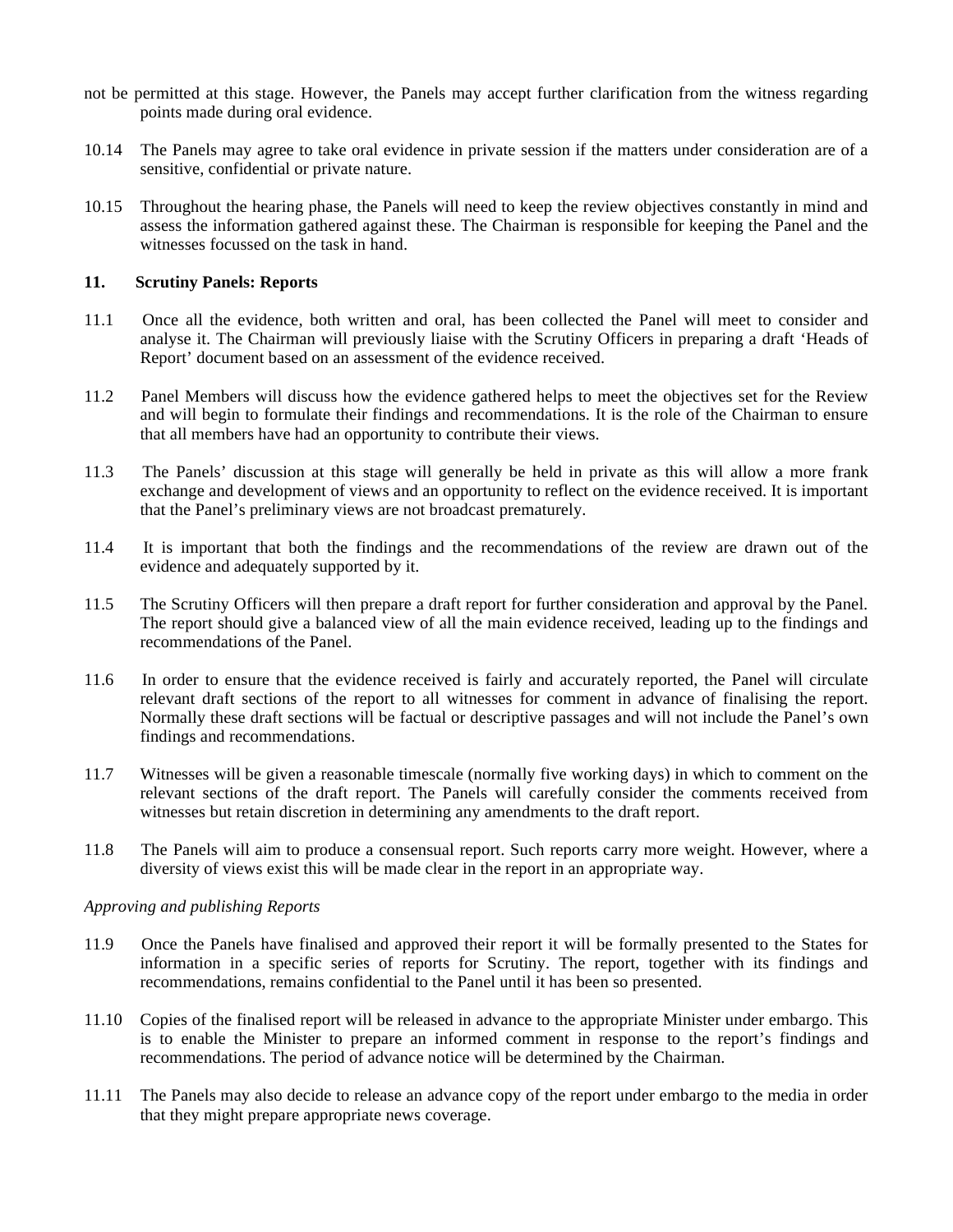- 11.12 The Panels may decide to arrange a media launch of their report at the time of publication. It is for the Chairman to decide the arrangements for making news releases or media briefings.
- 11.13 A copy of the report will be sent, on publication, to all witnesses and the relevant Minister(s).

#### *Executive response*

- 11.14 The Executive will determine the form of its responses to Panel Reports according to the nature and content of the Reports. The Executive will normally provide a detailed response to the findings and recommendations of the Panel within three months of publication of the Report.
- 11.15 The responsibility for implementing any recommendations made by the Panels rests with the Executive who will decide on any appropriate course of action.
- 11.16 Where Panel members are dissatisfied with progress or the actions taken by the Executive, the Panels may decide that further scrutiny should be undertaken. The Panels may decide to seek a States debate to pursue their concerns.

#### *Monitoring the recommendations*

- 11.17 The Panels may request, at an appropriate interval, a progress report from the Executive on the implementation of recommendations made in the report or on key developments regarding the policy or issue in question.
- 11.18 Contributors to the Review and relevant stakeholders and interest groups will be given appropriate feedback on the outcome of the Review.

#### *Reviewing the Scrutiny process*

11.19 At the end of each review each Panel will evaluate the effectiveness of the process and report any problems which have occurred to the Chairmen's Committee. The Chairmen's Committee will also consider any comments which the Executive wishes to make on the process of a particular review. The Chairmen's Committee may establish a Sub-Committee consisting of the two non-Chairmen on the Committee to assess a particular review if it considers this to be appropriate.

#### **12. Scrutiny Panels: Resources**

- 12.1 Each of the Panels will be provided with executive and administrative support by one or more Scrutiny Officers, as directed by the Scrutiny Manager.
- 12.2 The rôle of the Scrutiny Manager is to manage and oversee the Scrutiny Section and its work, including financial and manpower resources, and human resource issues.
- 12.3 The Scrutiny Manager will also provide an executive and administrative support function to the Chairmen's Committee and the Public Accounts Committee.
- 12.4 The role of the Scrutiny Officers will be to
	- obtain and collate information, documents, written and verbal reports and other appropriate information or evidence relevant to the issue under scrutiny;
	- obtain appropriate professional and technical information and expert advice when necessary;
	- undertake research: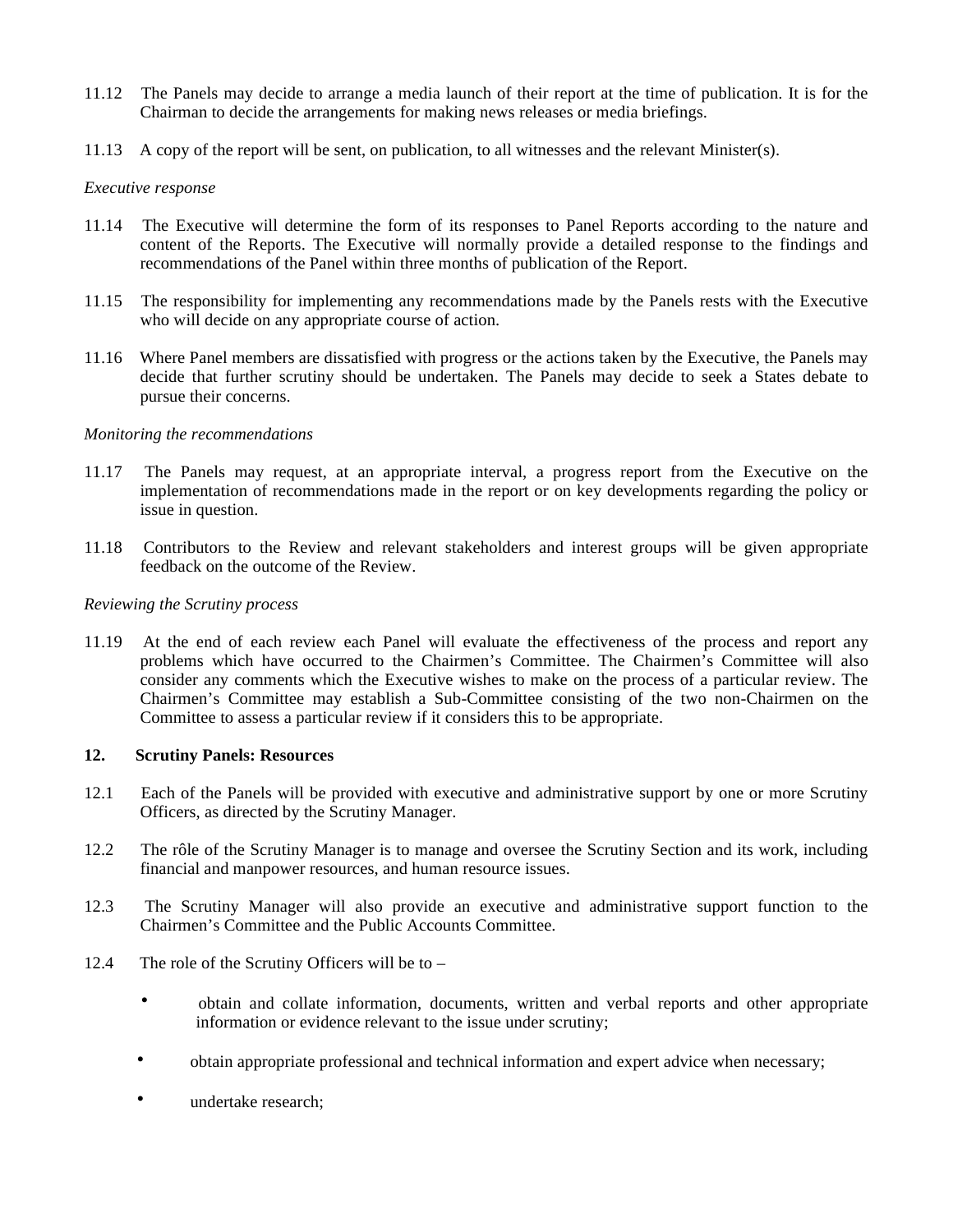- provide executive and administrative support;
- arrange, attend and record meetings and hearings;
- liaise with witnesses regarding submission of evidence, transcripts and representation of their views by the Panel;
- draft reports for consideration by the Panel;
- liaise with ministerial departments, other non-executive governmental organisations, media, pressure groups, stakeholders and other relevant external bodies;
- ensure that the scrutiny website is updated.
- 12.5 The Scrutiny Officers must be, and must be seen to be, politically impartial at all times. They have a responsibility to ensure that the evidence received in the course of a review is presented to the Panel objectively and fairly. However, in assessing the evidence and finalising their recommendations and findings, the Panels take full responsibility for the contents of their reports.

# **13. Public Accounts Committee**

- 13.1 The general approach of the PAC will reflect that adopted by the scrutiny panels. There are certain differences in operation which arise from the different remit of the PAC.
- 13.2 Scrutiny Panels review policy in contrast to the PAC which reviews implementation of the policy. The PAC will normally question the Chief Officers (Accounting Officers) and other Departmental Officers and not the Ministers.
- 13.3 The remit of the PAC is set out in article 128 [Appendix 3(14)] of the Standing Orders.
- 13.4 A summary of the differences in approach between the Public Accounts Committee and the Scrutiny Panels can be found in Appendix 1.
- 13.5 The Chairman of the PAC is appointed in the manner prescribed in Standing Order 119 [Appendix 3(15)].
- 13.6 Administrative liaison between the PAC and the Comptroller and Auditor General ("C&AG") will be handled by the Scrutiny Office.
- 13.7 The Committee will be comprised of at least 4 members, 50% of whom shall be elected members and 50% shall be non-elected members.
- 13.8 Where possible the independent members of the PAC should represent different areas of expertise.
- 13.9 The PAC may hold private meetings for the purpose of discussing reports by the C&AG or when preparing for a public hearing. There will also be other instances when the matter under discussion may concern particularly sensitive material. The decision on whether to hold private or public meetings will be decided by the PAC in conjunction with the C&AG.
- 13.10 The PAC is neither political nor adversarial in its approach to questioning witnesses at hearings. This is particularly important since the witnesses are normally public employees without the power of public reply.
- 13.11 It is unlikely that the PAC will require expert witnesses as advice will be supplied by the C&AG.
- 13.12 Meetings will be scheduled in conjunction with the C&AG.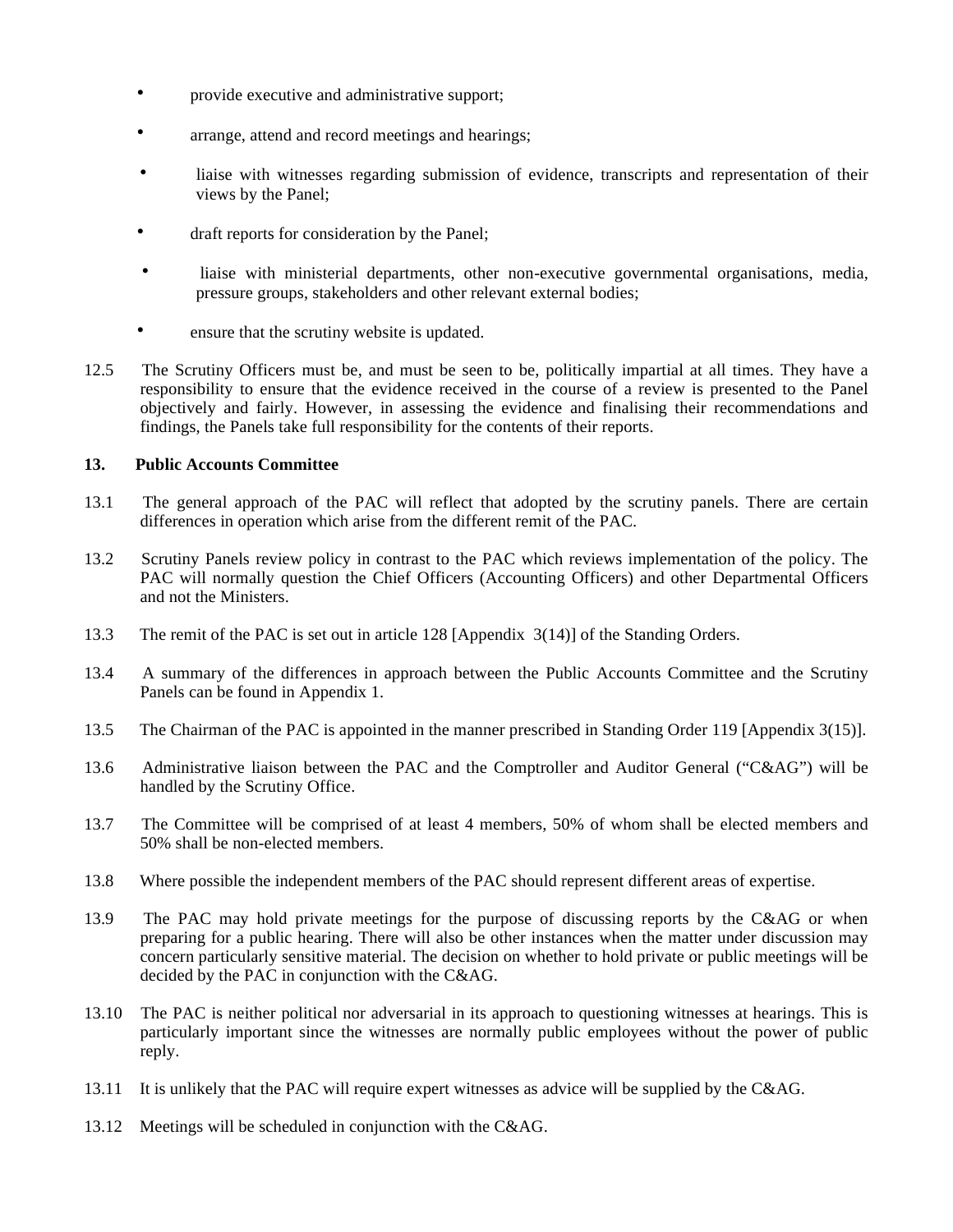- 13.13 Information and papers submitted from States Departments to the PAC will be treated as confidential until a report has been made to the States. The C&AG should make two sets of papers available to the PAC as follows –
	- (a) Reports which would have been published before submission to the PAC; and
	- (b) Briefings which would be intended to assist the committee in deciding how to approach a matter which had been the subject of a published report. This may, for example, suggest areas of enquiry which the committee might wish to take further or questions that it might wish to ask. Briefings would be confidential.
- 13.14 Premature disclosure of material submitted to the PAC may affect the effectiveness of its work and that of the C&AG.

 The C&AG will discuss reports prior to circulation with the Chairman, PAC in order to check any political sensitivities.

 PAC members will be informed of the publication of a report from the C&AG seven days prior to its publication.

 Copies of all C&AG's reports will be made available to PAC members at the same time as other States members and the media.

- 13.15 All disclosures and Press Releases will be subject to agreement between the C&AG and the PAC.
- 13.16 The PAC and the C&AG are both independent, answerable only to the States Assembly. The C&AG has a statutory duty to liaise with the PAC and will attend all meetings of the PAC. It is essential that the PAC and C&AG should work together whilst remembering that neither shall dictate to the other.
- 13.17 The C&AG will draw up a programme of work and will consult with the PAC on items to be included.
- 13.18 The C&AG will undertake the research and analysis and produce a report containing conclusions and recommendations.
- 13.19 The C&AG and the PAC will discuss the reports and decide whether the conclusions are of such public interest that they should be the subject of a public hearing. A report will be published, following the hearing, which includes the comments of the PAC on the report and the findings of the hearing.
- 13.20 The C&AG will conduct further investigations to establish the extent of the implementation of recommendations.

 The C&AG will as a matter of normal course review the extent to which recommendations made in any report of the PAC (and any report of the C&AG) are implemented. Any observations arising from such a review will either be the subject of a further report or will be covered by the C&AG's annual report.

 Before completing its own hearings and consideration of any matter, the PAC will consider inviting Chief Officers to undertake to implement changes in their arrangements to deal with problems that have been identified. Where appropriate, these undertakings will be included in the PAC's report.

- 13.21 If the report prepared by the C&AG concludes that there have been problems with the implementation of recommendations then the PAC may hold further hearings with Ministers and public employees.
- 13.22 If the PAC considers that a very significant and unexpected matter has arisen then the PAC will consult with the C&AG as to the possibility of including this in the existing work programme.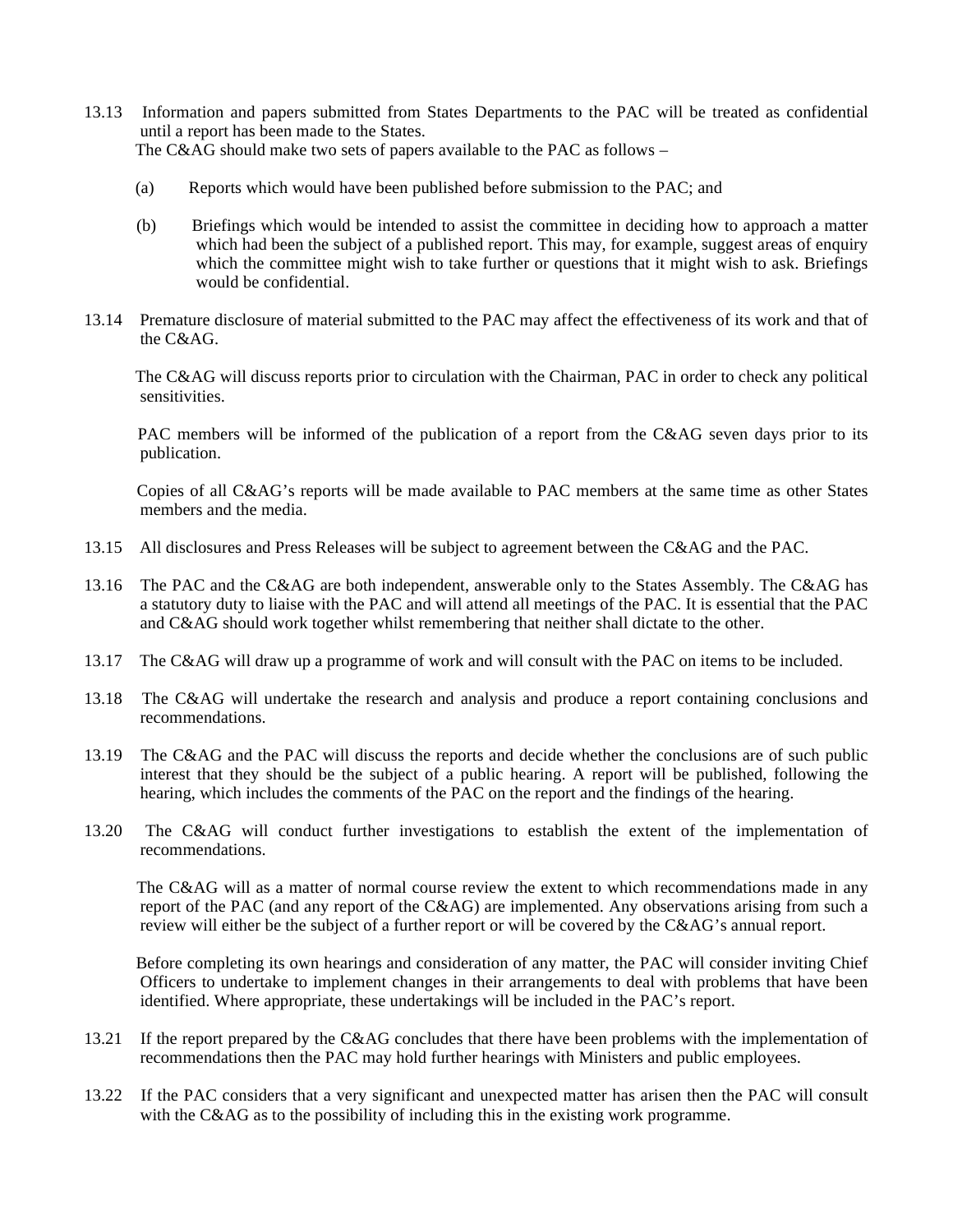13.23 The PAC has some resources with which to commission its own reports. This is exceptional and will first be discussed with the C&AG.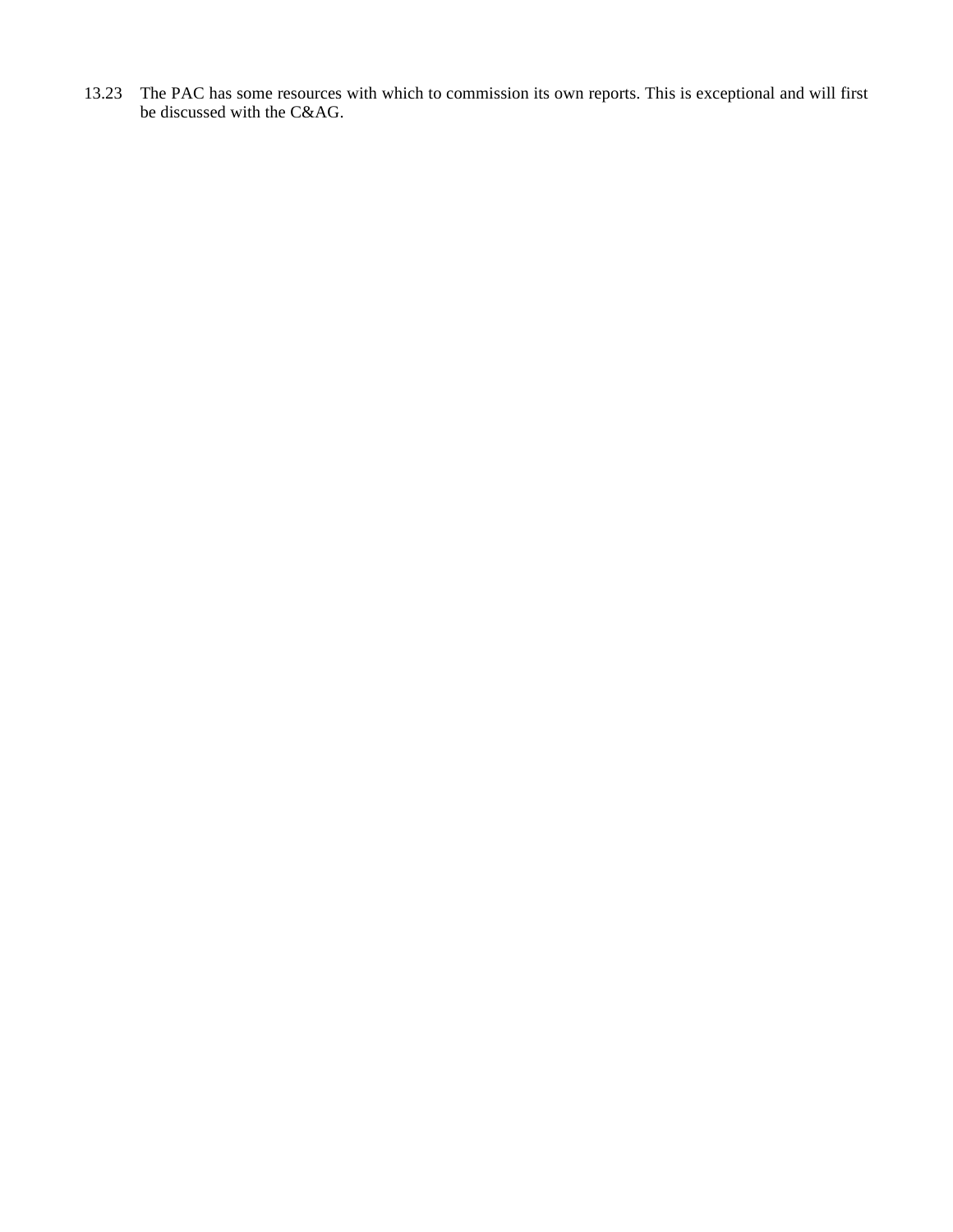# **14. Appendix 1**

# **THE ROLES OF SCRUTINY PANELS VS THE PUBLIC ACCOUNTS COMMITTEE**

| <b>SCRUTINY PANELS</b>                                       | <b>PAC</b>                                                                                                                                                                                                                                                                 |  |
|--------------------------------------------------------------|----------------------------------------------------------------------------------------------------------------------------------------------------------------------------------------------------------------------------------------------------------------------------|--|
| <b>REVIEW POLICY</b>                                         | <b>REVIEW IMPLEMENTATION OF</b><br><b>POLICY</b>                                                                                                                                                                                                                           |  |
| Laws                                                         | Whether the Law is being applied/enforced                                                                                                                                                                                                                                  |  |
| Policy decisions                                             | Whether policies are being implemented<br>with due regard to cost, efficiency and<br>effectiveness                                                                                                                                                                         |  |
| Capital programme                                            | Individual capital projects – whether a<br>project has been delivered to time and<br>within budget and whether the expenditure<br>has achieved value for money – the PAC<br>would not question the need for the project<br>in the first place as that is a policy decision |  |
| Strategy                                                     |                                                                                                                                                                                                                                                                            |  |
| Budget high level $-$ e.g. taxation and<br>spending policies | Detail of the budget – outcomes expected<br>from expenditure                                                                                                                                                                                                               |  |
|                                                              | The annual accounts                                                                                                                                                                                                                                                        |  |

#### **Concentrate on questioning Ministers Concentrate on questioning Chief (Panels) "the policy makers" Officers (Accounting Officers) "the policy implementers"**

By asking the appropriate question of the appropriate person in the appropriate forum we will make them accountable for their decisions. If we muddle this area we will not be able to ask clear questions and therefore will not get clear answers. By forcing both the Ministers and the public employees to understand their responsibilities we will ensure better government.

# **Examples of areas which the PAC examine –**

Purchasing of goods and services across the States; the role of the Corporate Supplies Department

Cost of overtime

Control of sickness absence

Building maintenance

Service reviews of organisations to report on whether they are exercising their duties with due regard to value for money

Grants paid to third parties – whether these are achieving value for money and are in support of States objectives

Savings and costs arising from the Machinery of Government reforms

Terms and conditions of employment of States employees – the cost and appropriateness of these

Performance measurement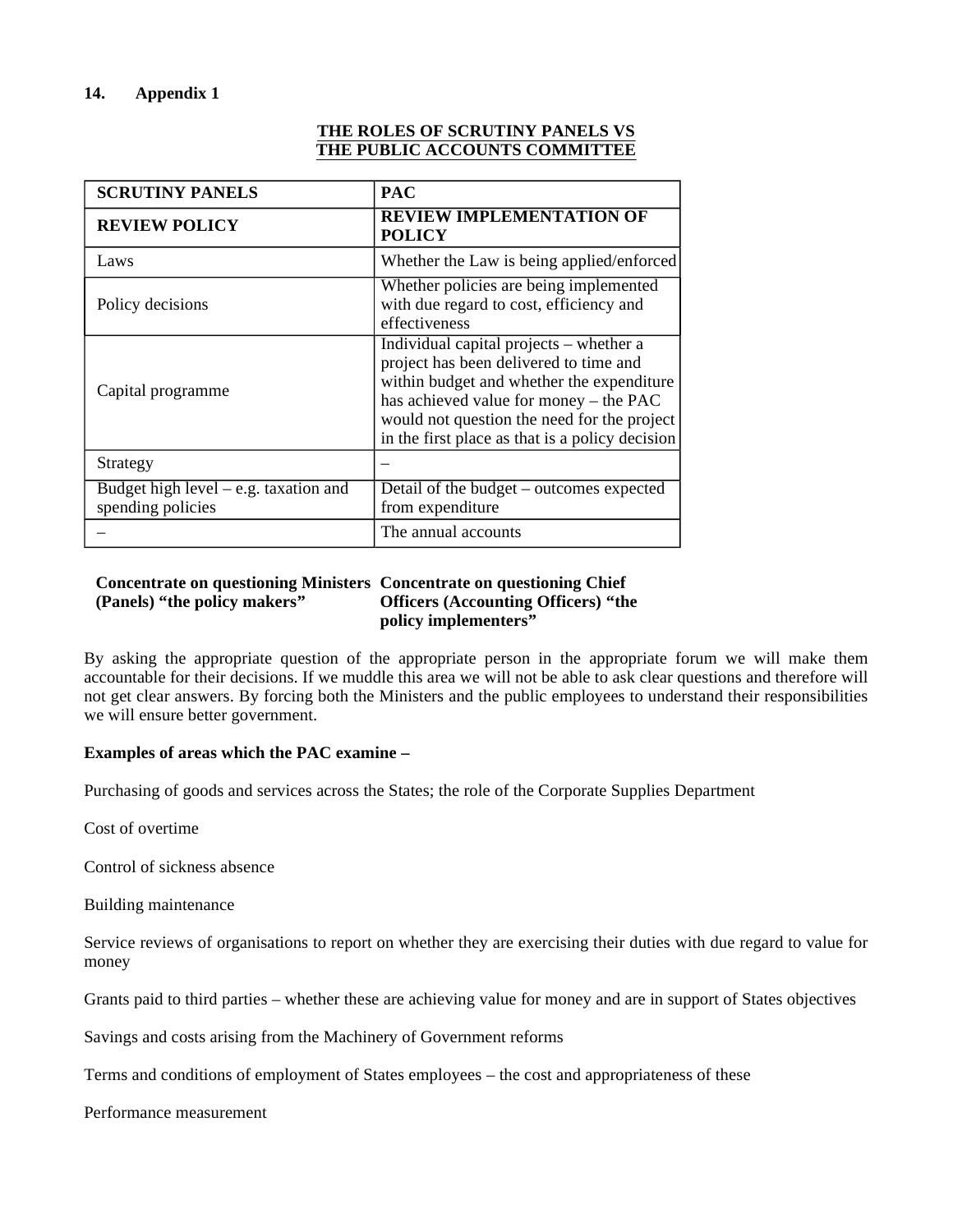# **Some examples of grey areas – Scrutiny Panel or PAC or both?**

The Bus Strategy and the contract with Connex Haut de la Garenne Hip replacements Waste Management Law Outsourcing Parks & Gardens Support to industries – Agriculture, Tourism, Finance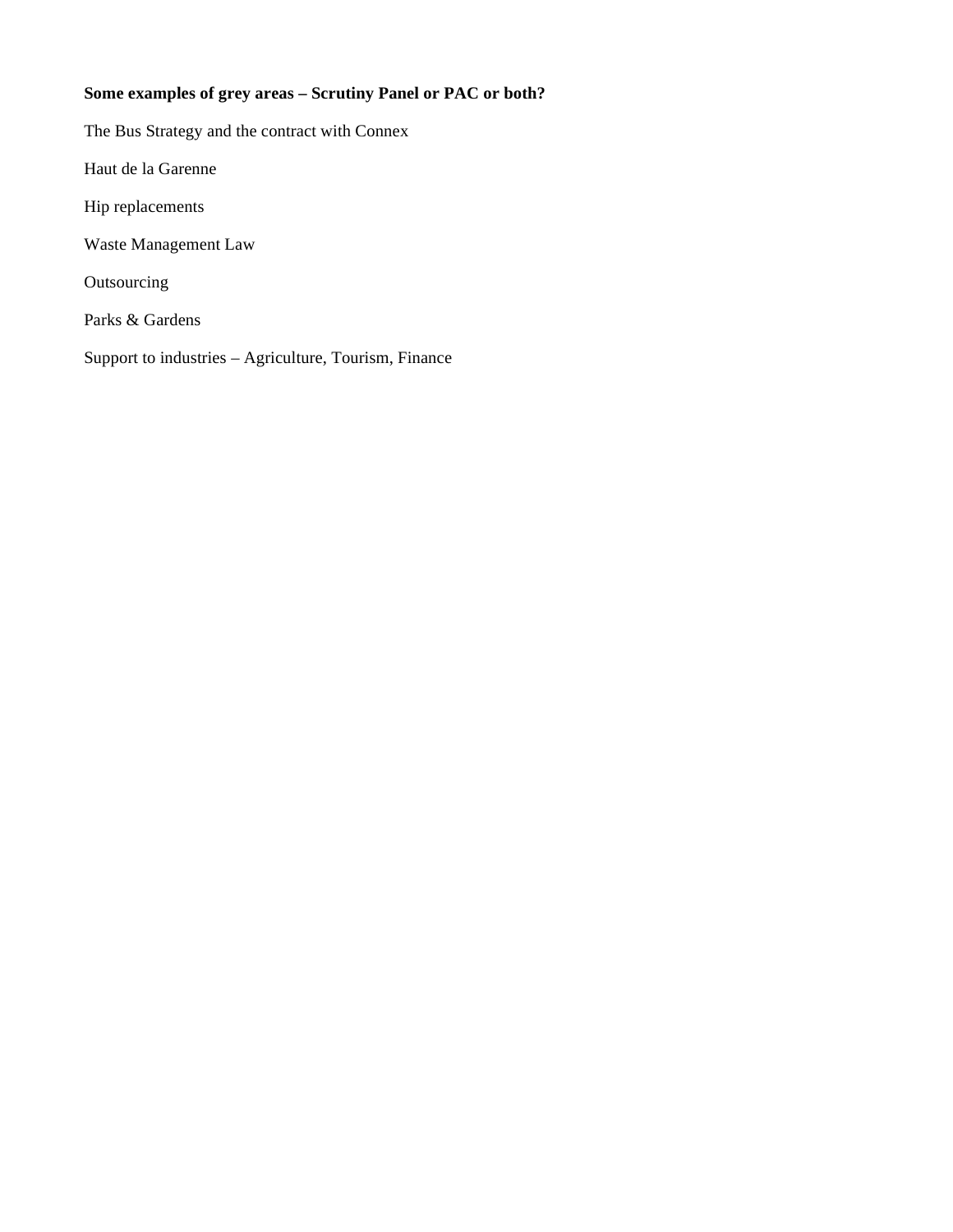# **15. Appendix 2 – Standing Orders relating to PAC and Scrutiny Panels**

# **1. SCRUTINY OF LEGISLATION – 72-74**

• Referral of draft Law or Regulations for scrutiny

# **2. SUSPENSION OF DEBATE FOR THE PURPOSES OF SCRUTINY – 79**

# **3. APPOINTMENT PROCESS – 119-126**

- Chairman of PAC
- Chairman of Scrutiny Panel
- President of Chairmen's Committee
- Elected and unelected members of PAC
- Members of Scrutiny Panel
- Appointed members of Chairmen's Committee

# **4. PUBLIC ACCOUNTS COMMITTEE – 131-134**

- Establishment and Constitution
- Terms of reference
- Term of office and resignation of chairman or member
- proceedings

# **5. SCRUTINY PANELS – 135-141**

- **Establishment and Constitution**
- Terms of reference
- Term of office and resignation of chairman or member
- proceedings

# **6. CHAIRMEN'S COMMITTEE – 142-145**

- Establishment and Constitution
- Terms of reference
- Term of office and resignation of Chairman or member
- proceedings

# **7. REQUIREMENT TO CO-OPERATE WITH SCRUTINY – 155**

• CODE OF CONDUCT – Schedule 3 paragraph 9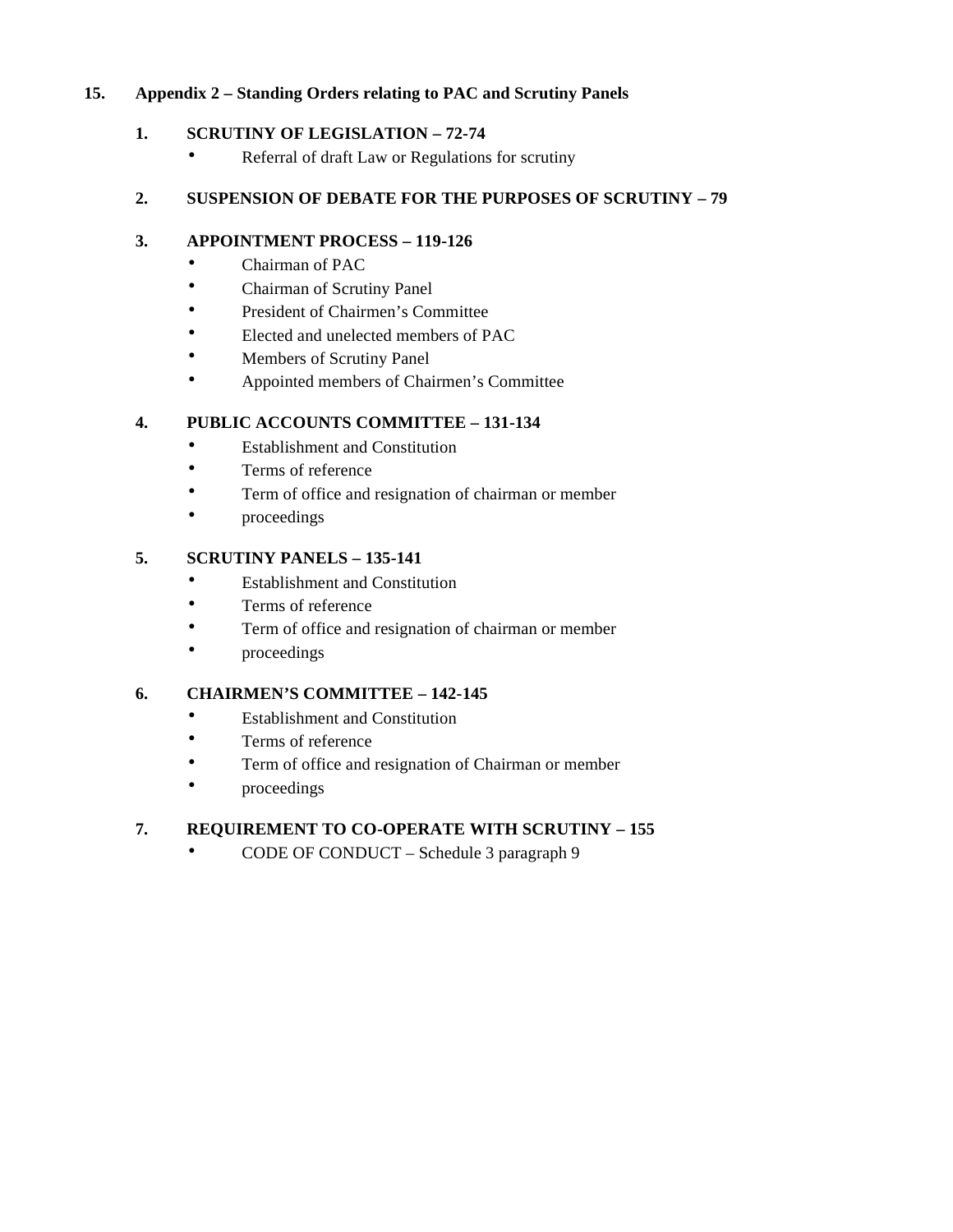# **16. APPENDIX 3 – STANDING ORDERS RELATING TO CODE OF PRACTICE**

#### **[1] 143 Chairmen's Committee: terms of reference**

- (f) to prepare, keep under review and lodge for approval by the States, codes of practice for the proceedings of the PAC and scrutiny panels which shall include –
	- (i) the manner in which the PAC or a scrutiny panel shall prepare and make public the terms of reference and timetable for any review it proposes to conduct,
	- (ii) the manner in which the PAC or a scrutiny panel should select and, if appropriate, remunerate, expert witnesses and advisers,
	- (iii) the manner in which a hearing by the PAC or a scrutiny panel must be organized and conducted,
	- (iv) the manner in which a person called to give evidence before the PAC or a scrutiny panel is dealt with before, during and after the hearing,
	- (v) the time when any assessment or scrutiny of a policy of the Council of Ministers should be undertaken,
	- (vi) the manner in which personal or confidential information given in evidence before or contained in documents produced to the PAC or a scrutiny panel is to be treated,
	- (vii) how the PAC or a scrutiny panel should obtain legal advice and treat the advice obtained,
	- (viii) rules for the declaration of interests by members of the PAC or a scrutiny panel during one of its meetings or hearings;
- (g) to prepare, keep under review and lodge for approval by the States, codes of practice as to the manner in which and the time within which the Council of Ministers must present a report or comment in response to a report by the PAC or a scrutiny panel which is referred to it.

#### **[2] 134 Public Accounts Committee: proceedings**

(6) The PAC shall comply with any code of practice prepared by the chairmen's committee and approved by the States.

# **[3] 141 Code of practice for scrutiny panels**

A scrutiny panel, a sub-panel of a scrutiny panel and any member of a scrutiny panel appointed to undertake any review shall comply with any code of practice prepared by the chairmen's committee and approved by the States.

#### **[4] 121 President of the chairmen's committee: appointment process**

- (1) The presiding officer shall invite elected members to make nominations for the office of president of the chairmen's committee from amongst the persons who are members of that committee by virtue of their office.
- (2) If only one person is nominated, that person is appointed as president of the chairmen's committee.
- (3) If more than one person is nominated, the presiding officer shall then, according to the order in which the candidates were nominated, invite each candidate to speak for up to 10 minutes.
- (4) After a candidate has spoken, the presiding officer shall allow up to 20 minutes for elected members to question the candidate.
- (5) While a candidate is speaking or being questioned, other candidates must withdraw from the Chamber to a place where they cannot hear the proceedings in it.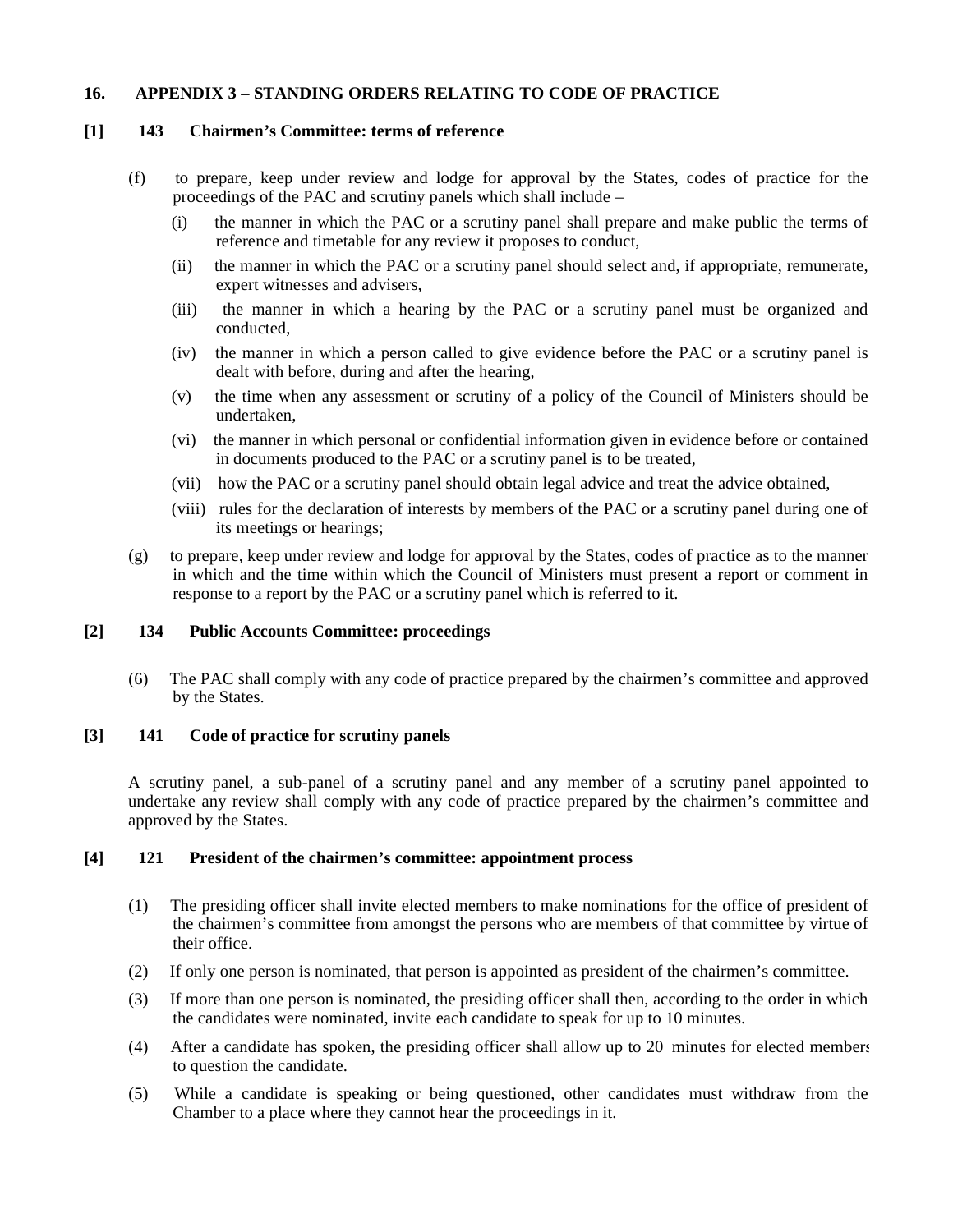- (6) When the speeches and questions are concluded, a secret ballot shall be held.
- (7) The candidate who receives more than half of the votes cast is appointed as the president of the chairmen's committee.
- (8) If no candidate is appointed by a ballot, the candidate with the lowest number of votes shall withdraw from the contest and a further secret ballot shall be held.
- (9) If, in the circumstances described in paragraph (8), there are 2 or more candidates who receive the same number of votes as each other, but fewer votes than all the other candidates, there shall be a secret ballot to select which of them shall remain in the contest and the candidate who receives the fewest votes shall withdraw from it.
- (10) A candidate may withdraw his or her candidacy at any time.
- (11) In the event that, by reason of the withdrawal of a candidate, only one candidate remains, the remaining candidate is appointed as president of the chairmen's committee.

#### **[5] 143 Chairmen's Committee: terms of reference**

The terms of reference of the chairmen's committee are –

- (a) to act as a co-ordinating body for the work of the PAC and scrutiny panels, to ensure that there is no unintended overlap in the work undertaken by them and to ensure that all aspects of the work of the Council of Ministers are, over time, reviewed;
- (b) to oversee the prioritization and allocation of resources to the PAC and scrutiny panels;
- (c) to keep under review the operation of the scrutiny function and, as appropriate, to make recommendations for change;
- (d) to co-ordinate the preparation of an annual report on the work of the PAC and scrutiny panels for inclusion in the annual report produced by the PPC upon the work of the States and of committees and panels established by standing orders;
- (e) to maintain close contact with the Council of Ministers and to ensure that
	- (i) the PAC and scrutiny panels are kept aware of the future work programme of the Council, and
	- (ii) the Council of Ministers is kept aware of the future work programme of the PAC and scrutiny panels;
- (f) to prepare, keep under review and lodge for approval by the States, codes of practice for the proceedings of the PAC and scrutiny panels which shall include –
	- (i) the manner in which the PAC or a scrutiny panel shall prepare and make public the terms of reference and timetable for any review it proposes to conduct,
	- (ii) the manner in which the PAC or a scrutiny panel should select and, if appropriate, remunerate, expert witnesses and advisers,
	- (iii) the manner in which a hearing by the PAC or a scrutiny panel must be organized and conducted,
	- (iv) the manner in which a person called to give evidence before the PAC or a scrutiny panel is dealt with before, during and after the hearing,
	- (v) the time when any assessment or scrutiny of a policy of the Council of Ministers should be undertaken,
	- (vi) the manner in which personal or confidential information given in evidence before or contained in documents produced to the PAC or a scrutiny panel is to be treated,
	- (vii) how the PAC or a scrutiny panel should obtain legal advice and treat the advice obtained,
	- (viii) rules for the declaration of interests by members of the PAC or a scrutiny panel during one its meetings or hearings;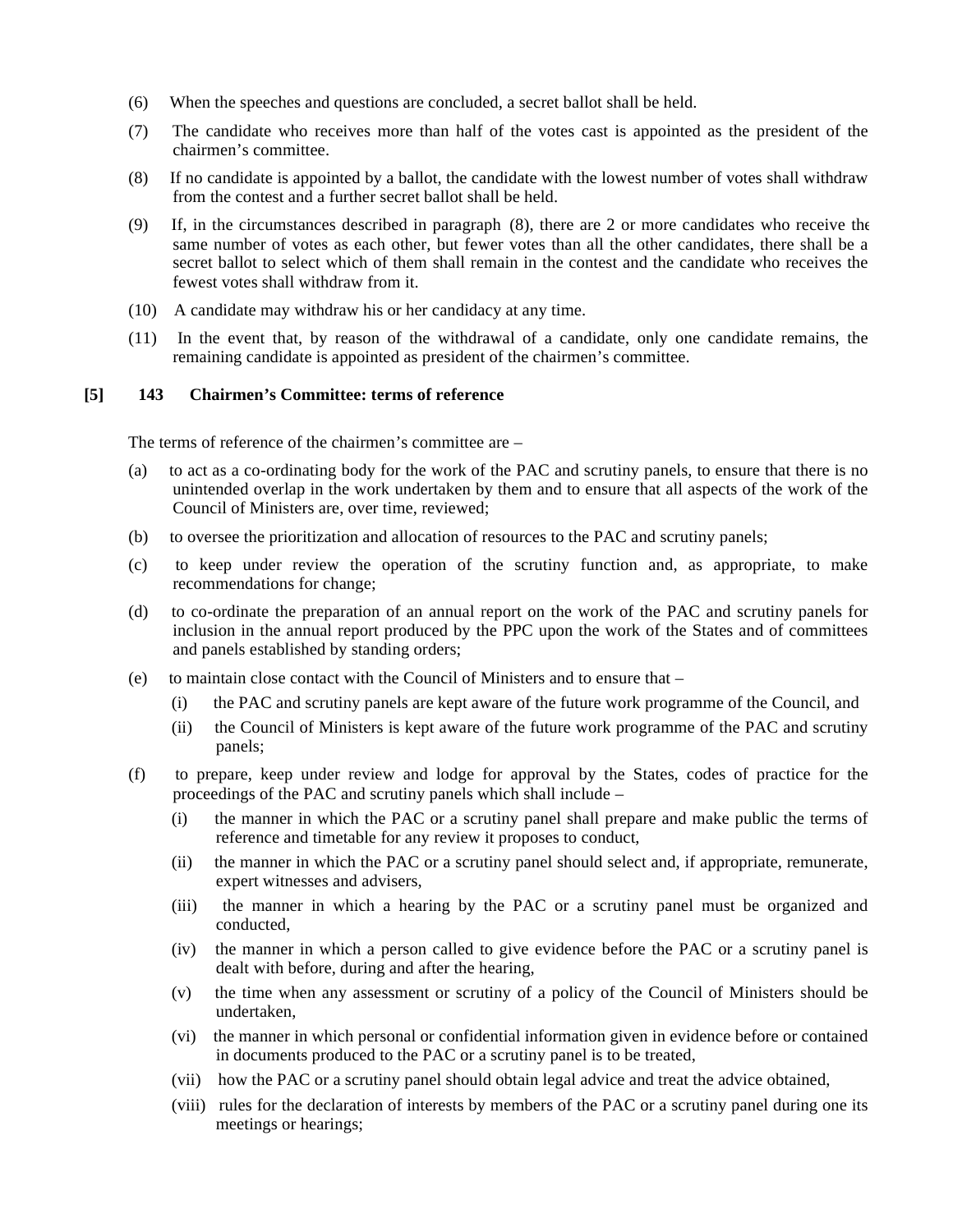(g) to prepare, keep under review and lodge for approval by the States, codes of practice as to the manner in which and the time within which the Council of Ministers must present a report or comment in response to a report by the PAC or a scrutiny panel which is referred to it.

# **[6] 136 Scrutiny panels: terms of reference**

The terms of reference of a scrutiny panel are, in relation to the topics assigned to it –

- (a) to hold reviews into such issues and matters of public importance as it, after consultation with the chairmen's committee, may decide;
- (b) to consider the existing and proposed policy of the Council of Ministers;
- (c) to scrutinize draft Laws and draft subordinate enactments which are to be made by the States and consider possible amendments to them, if appropriate;
- (d) to scrutinize subordinate enactments which have been made by a Minister;
- (e) to scrutinize international conventions and agreements before they are extended to Jersey;
- (f) to scrutinize the draft Annual Business Plan, the Budget and other financial proposals of the Council of Ministers;
- (g) if appropriate, to the report to the States upon any matter reviewed, considered or scrutinized by the panel and make recommendations in respect of the matter; and
- (h) to liaise, through the chairmen's committee, with the PAC so as to ensure appropriate co-ordination of the scrutiny function.

#### **[7] 120 Chairman of a scrutiny panel: appointment process**

- (1) The presiding officer shall invite elected members to make nominations for the office of chairman of the scrutiny panel.
- (2) If only one person is nominated that person is appointed as chairman of the scrutiny panel.
- (3) If more than one person is nominated, the presiding officer shall then, according to the order in which the candidates were nominated, invite each candidate to speak for up to 10 minutes.
- (4) After a candidate has spoken, the presiding officer shall allow up to 20 minutes for elected members to question the candidate.
- (5) While a candidate is speaking, or being questioned, other candidates must withdraw from the Chamber to a place where they cannot hear the proceedings in it.
- (6) When the speeches and questions are concluded, a secret ballot shall be held.
- (7) The candidate who receives more than half of the votes cast is appointed as chairman of the scrutiny panel.
- (8) If no candidate is appointed by a ballot, the candidate with the lowest number of votes shall withdraw from the contest and a further secret ballot shall be held.
- (9) If, in the circumstances described in paragraph (8), there are 2 or more candidates who receive the same number of votes as each other, but fewer votes than all the other candidates, there shall be a secret ballot to select which of them shall remain in the contest and the candidate who receives the fewest votes shall withdraw from it.
- (10) A candidate may withdraw his or her candidacy at any time.
- (11) In the event that, by reason of the withdrawal of a candidate, only one candidate remains, the remaining candidate is appointed as chairman of the scrutiny panel.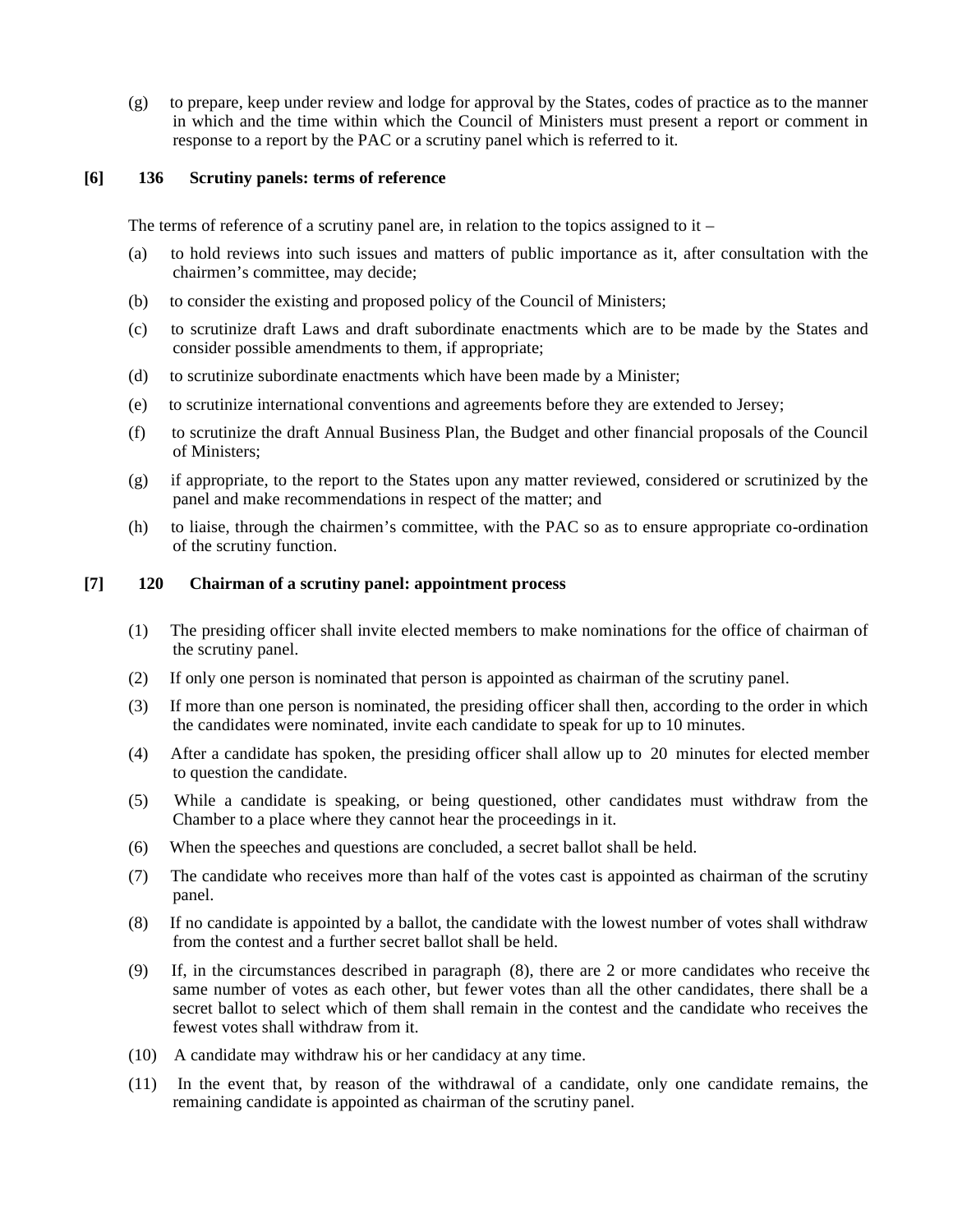# **[8] 125 Members of scrutiny panel: appointment process**

- (1) The chairman of the scrutiny panel shall indicate the number of members (not exceeding 4) that he or she wishes the panel to have and shall nominate elected members who are neither Ministers or Assistant Ministers as candidates for appointment as those members.
- (2) The presiding officer shall invite elected members to nominate other candidates.
- (3) If no other candidates are nominated the persons nominated by the chairman of the scrutiny panel are appointed as members of the scrutiny panel.
- (4) If other candidates are nominated there shall be a secret ballot and the number of candidates equal to the number of members the panel is to have who receive the highest number of votes are appointed as members of the scrutiny panel.
- (5) In a ballot an elected member shall have the same number of votes as there are members to appoint, although a member need not use all of his or her votes.
- (6) In the event that 2 or more candidates receive the same number of votes in a ballot, being a number which, if received by one candidate, would be the lowest number of votes required for that candidate to be appointed as a member of the scrutiny panel, there shall be a further secret ballot between those candidates and the candidate receiving the greater number of votes shall be appointed as a member of the scrutiny panel.
- (7) This process shall also apply, with the necessary modifications, whenever the chairman of a scrutiny panel wishes to appoint one or more members of the panel (provided that the membership does not exceed 4).

# **[9] 139 Scrutiny panels: establishment of sub-panels**

- (1) A scrutiny panel may establish a sub-panel to review, consider, scrutinize or report or liaise upon any particular matter.
- (2) A scrutiny panel may appoint an elected member who is not a member of the scrutiny panel or a Minister or Assistant Minister to be a member of a sub-panel.
- (3) A scrutiny panel may not allocate any of its resources to a sub-panel without the agreement of the chairmen's committee.

# **[10] 140 Scrutiny panels: appointment of member to undertake review etc.**

A scrutiny panel –

- (a) may appoint one of its members to review, consider, scrutinize or report or liaise upon any particular matter; but
- (b) may not allocate any of its resources to the member for the purpose without the agreement of the chairmen's committee.

# **[11] 138 Scrutiny panel: proceedings**

(6) The public may observe a meeting of or hearing by a scrutiny panel, unless the scrutiny panel decides otherwise.

# **[12] 72 Referral of draft Law or Regulations for scrutiny**

(1) If the States agree to the principles of a draft Law or draft Regulations, the draft shall be referred to the relevant scrutiny panel if the chairman of that panel has previously informed the States or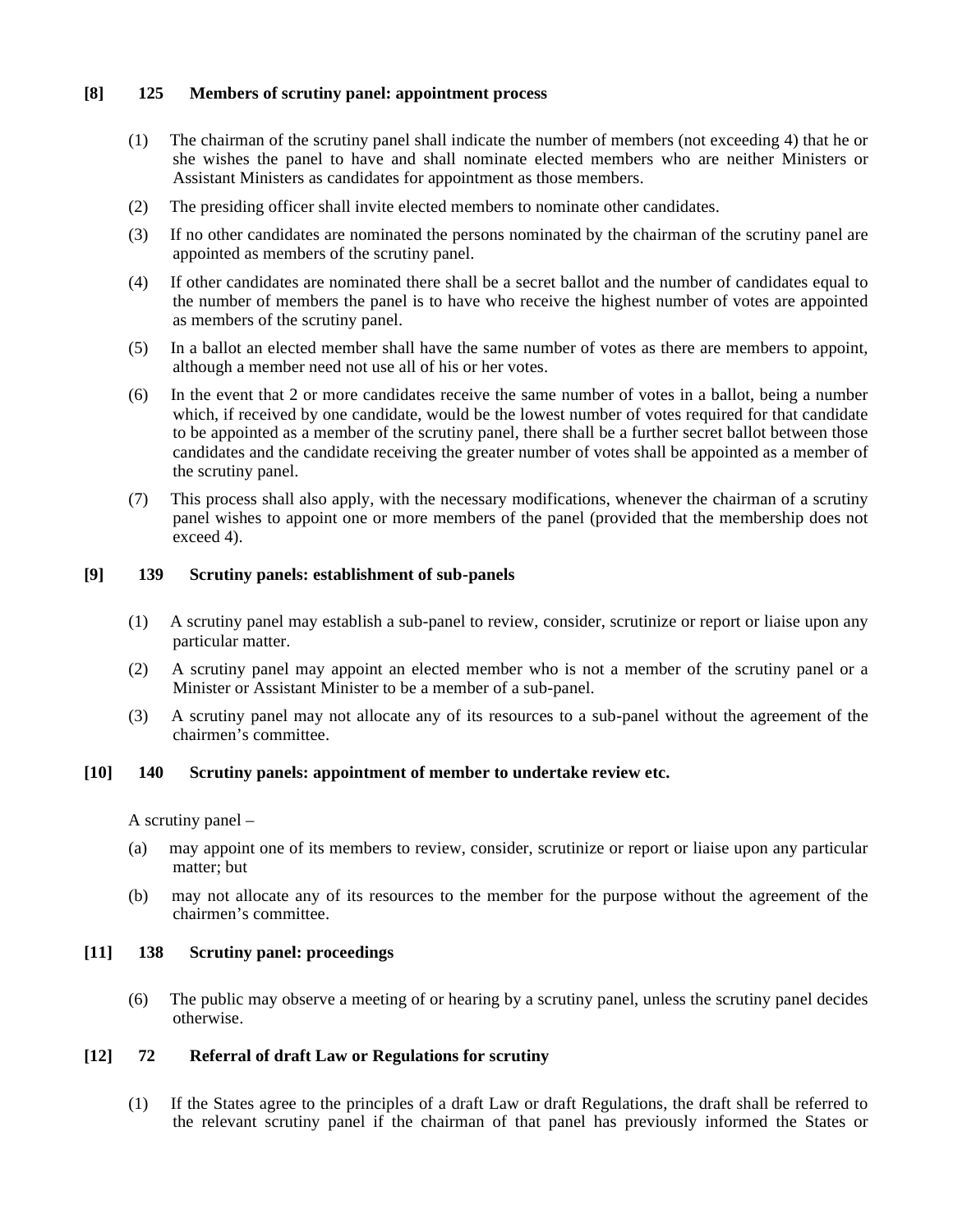confirms, when asked by the presiding officer, that he or she wishes to have the draft referred to the panel.

- (2) If the chairman of the relevant scrutiny panel informs the States that he or she does not wish to have the draft referred to the panel, any member of the States may propose, without notice, that the States request the panel to reconsider the decision.
- (3) If the States agree to the proposal
	- (a) the 2nd reading of the draft shall not continue at the meeting; and
	- (b) the presiding officer shall, at the next meeting, ask the chairman of the relevant scrutiny panel whether, the panel having reconsidered the matter, he or she wishes to have the draft referred to the panel.
- (4) A draft shall not be referred to the relevant scrutiny panel if it has previously been referred to that panel.
- (5) When a draft is referred to the relevant scrutiny panel or has been so referred previously, but the panel has not reported on it, the States must decide at which meeting the 2nd reading of the draft shall be listed to continue.
- (6) The meeting must not be later than the 4th meeting following the debate upon the principles, disregarding any additional meeting day.
- (7) The relevant scrutiny panel is the scrutiny panel or panels assigned scrutiny of the topic to which the draft relates.
- (8) If there is doubt as to which is the relevant scrutiny panel, the presiding officer shall take the advice of the president of the chairmen's committee.
- (9) If both the chairman and vice chairman of the relevant scrutiny panel are absent when a question is to be put to the chairman by the presiding officer pursuant to this standing order, the presiding officer shall instead ask the members of that panel who are present, and any one of them may answer.
- (10) This standing order shall not apply to any relevant taxation draft included in a budget proposition for a financial year.

#### **[13] 79 Suspension of debate for the purposes of scrutiny**

- (1) Any member of the States may propose without notice that
	- (a) the debate on any proposition be suspended; and
	- (b) the States request the relevant scrutiny panel to consider having the proposition referred to it.
- (2) A proposal cannot be made in relation to
	- (a) a proposition that has previously been referred to the scrutiny panel in question; or
	- (b) a budget proposition for a financial year, including any relevant taxation draft.
- (3) If the States agree to the proposal, the debate shall be suspended until the next meeting.
- (4) At the next meeting, the presiding officer shall ask the chairman of the relevant scrutiny panel whether he or she wishes to have the proposition referred to the panel and –
	- (a) if the chairman confirms that, the panel having considered the matter, he or she does not wish to have the proposition referred to the panel, the States may either resume the debate immediately or decide at which meeting the debate shall be listed to resume; or
	- (b) if the chairman confirms that, the panel having considered the matter, he or she wishes to have the proposition referred to the panel, the States must decide at which meeting the debate shall be listed to resume.
- (5) The debate must be listed to resume at a meeting which is not later than the 4th meeting, disregarding any additional meeting day, following the meeting at which the chairman confirms the panel's decision.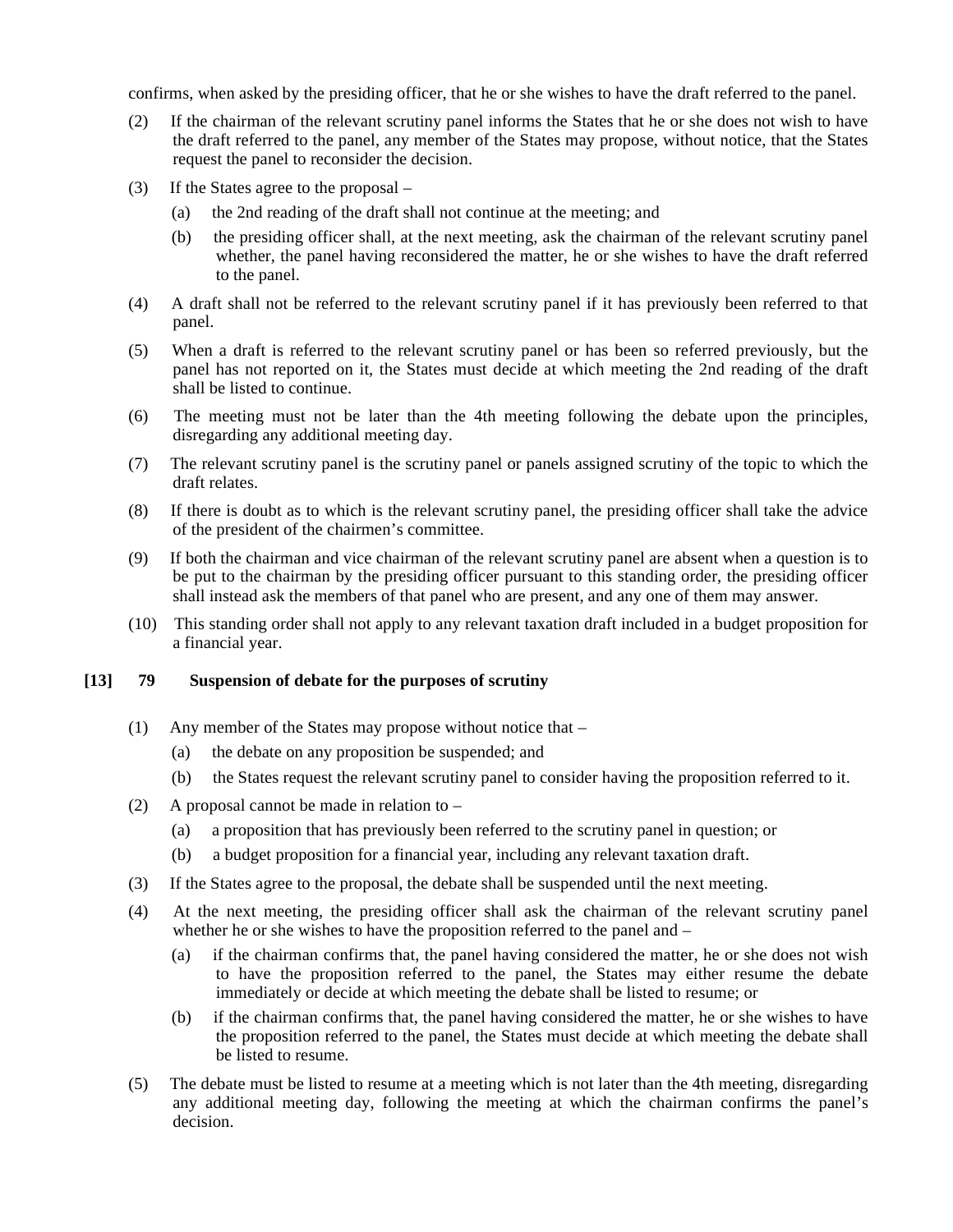- (6) The debate on the proposition may resume, notwithstanding that the scrutiny panel has not reported on it.
- (7) The relevant scrutiny panel is the scrutiny panel or panels assigned scrutiny of the topic to which the proposition relates.
- (8) If there is doubt as to which is the relevant scrutiny panel, the presiding officer shall take the advice of the president of the chairmen's committee.
- (9) If both the chairman and vice chairman of the relevant scrutiny panel are absent when a question is to be put to the chairman by the presiding officer pursuant to this standing order, the presiding officer shall instead ask the members of the panel who are present, and any one of them may answer.

#### **[14] 128 Privileges and Procedures Committee: terms of reference**

The terms of reference of the PPC are –

- (a) to keep under review the composition, the practices and the procedures of the States as Jersey's legislature and bring forward for approval by the States amendments to the Law and standing orders as considered appropriate;
- (b) to keep under review the rules for enfranchisement and for the conduct of elections and to bring forward for approval by the States amendments to the Public Elections (Jersey) Law 2002 as considered appropriate;
- (c) to be responsible, in accordance with Article 10 of thePublic Finances (Jersey) Law 2005, for the preparation of the estimates of income and expenditure for the States and their services, and to ensure that the budget of the States is utilised in the most effective and cost-effective manner possible;
- (d) to be responsible for the provision of accommodation, services and facilities for members of the States and to bring forward for approval, as appropriate, recommendations for improvements and changes to these facilities;
- (e) to liaise as necessary with any person or body directed by the States to review the remuneration and expenses of elected members on all matters relating to such remuneration and expenses, and to bring forward for approval, as necessary, proposals relating to the terms of reference of any such person or body or to the arrangements relating to the remuneration of elected members;
- (f) to take the necessary steps for the enforcement of the code of conduct for members of the States and in this context to promote high standards amongst members of the States and to champion and defend the privileges of members of the States;
- (g) to be responsible for the provision of information to the public about the work of the States and the work of the Council of Ministers, the scrutiny panels, and the PAC, and to keep these public information services under review;
- (h) to keep under review the procedures and enactments relating to public access to official information and the procedures relating to access to information for elected members;
- (i) to produce, in consultation with the Bailiff, the chairmen's committee and the Greffier, an annual report on the work of the States and of committees and panels established by standing orders and present the report to the States.

#### **[15] 119 Chairman of the PAC: appointment process**

- (1) The presiding officer shall invite elected members to make nominations for the office of chairman of the PAC.
- (2) If only one person is nominated that person is appointed as chairman of the PAC.
- (3) If more than one person is nominated, the presiding officer shall then, according to the order in which